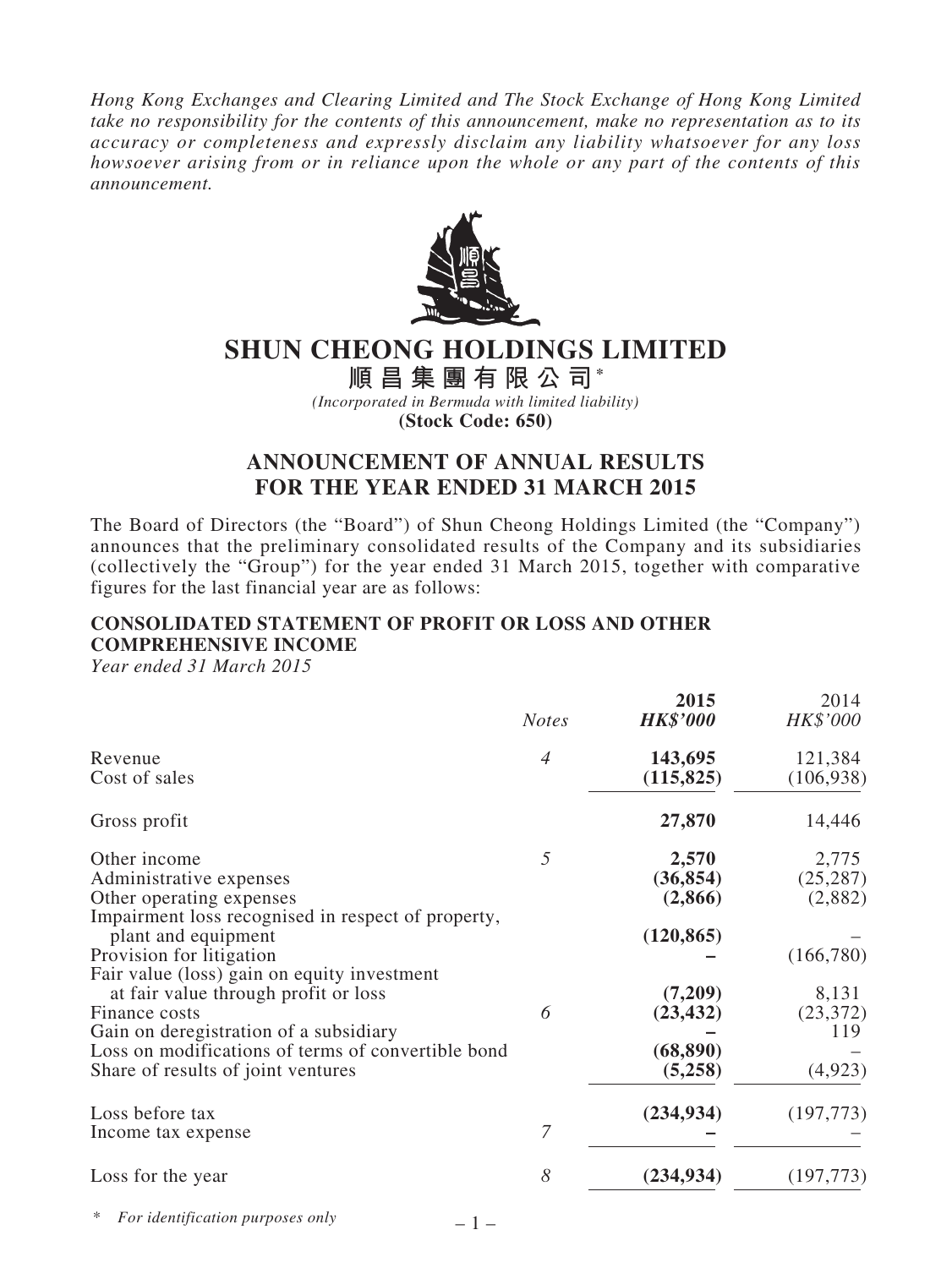|                                                                               | <b>Note</b> | 2015<br><b>HK\$'000</b> | 2014<br>HK\$'000                |
|-------------------------------------------------------------------------------|-------------|-------------------------|---------------------------------|
| Other comprehensive income (expenses)                                         |             |                         |                                 |
| Items that may be reclassified subsequently to                                |             |                         |                                 |
| profit or loss:<br>Share of other comprehensive income (expenses)             |             |                         |                                 |
| of joint ventures                                                             |             | 450                     | (144)                           |
| Release of translation reserve upon<br>deregistration of a foreign subsidiary |             |                         | (119)                           |
| Exchange difference arising on translation of                                 |             |                         |                                 |
| foreign operations                                                            |             | 954                     | (73)                            |
| Other comprehensive income (expenses) for                                     |             |                         |                                 |
| the year                                                                      |             | 1,404                   | (336)                           |
|                                                                               |             |                         |                                 |
| Total comprehensive expenses for the year                                     |             | (233, 530)              | (198, 109)                      |
| Loss for the year attributable to:                                            |             |                         |                                 |
| Owners of the Company                                                         |             | (234, 020)              | (197, 298)                      |
| Non-controlling interests                                                     |             | (914)                   | (475)                           |
|                                                                               |             | (234, 934)              | (197, 773)                      |
|                                                                               |             |                         |                                 |
| Total comprehensive expenses attributable to:                                 |             |                         |                                 |
| Owners of the Company<br>Non-controlling interests                            |             | (232, 714)<br>(816)     | (197, 625)<br>(484)             |
|                                                                               |             |                         |                                 |
|                                                                               |             | (233, 530)              | (198, 109)                      |
| Loss per share                                                                |             |                         |                                 |
| - Basic and diluted                                                           | 9           |                         | (HK67.38 cents) (HK56.80 cents) |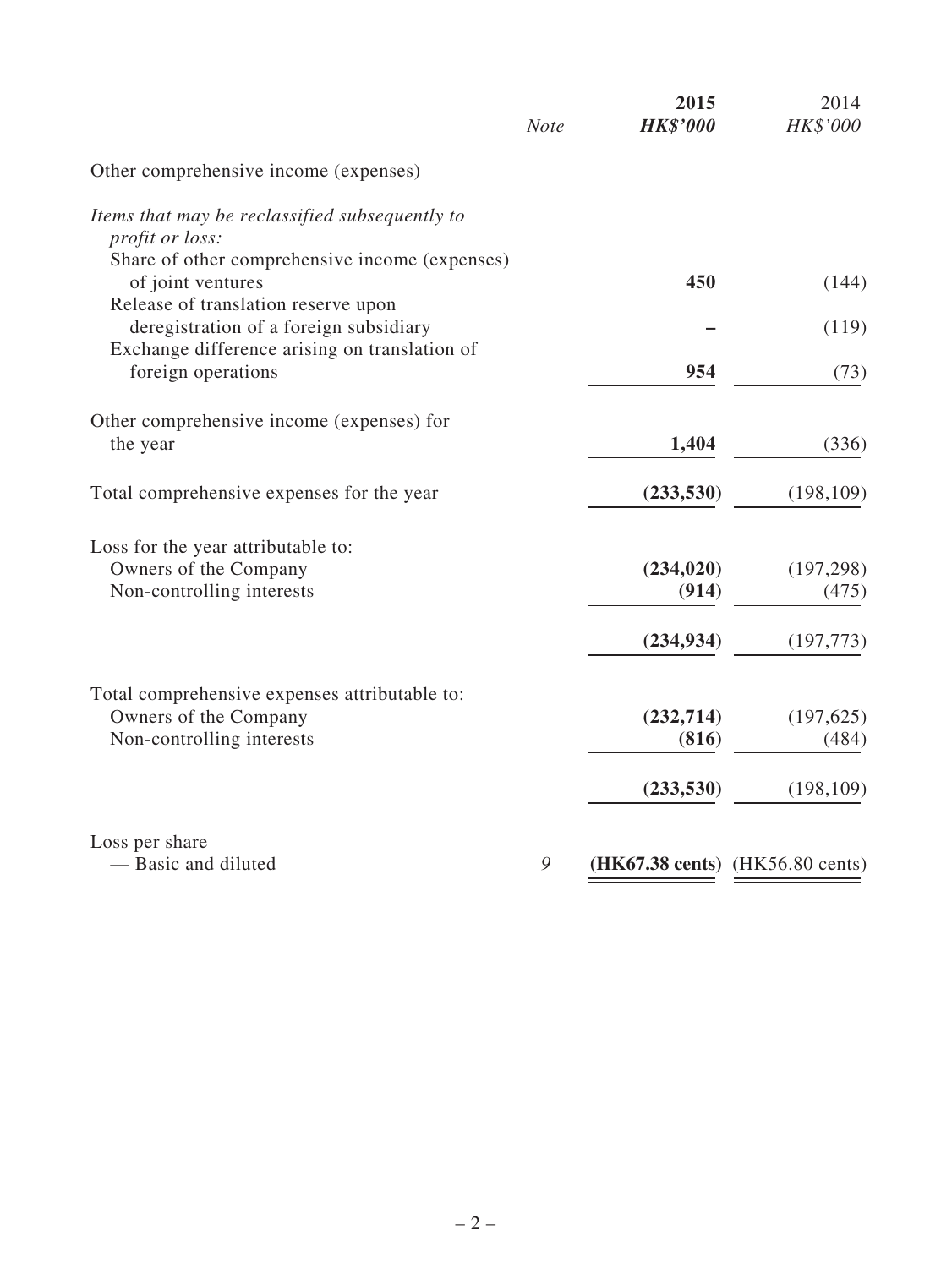# **CONSOLIDATED STATEMENT OF FINANCIAL POSITION**

*As at 31 March 2015*

|                                                                                        | <b>Notes</b> | 2015<br><b>HK\$'000</b> | 2014<br>HK\$'000 |
|----------------------------------------------------------------------------------------|--------------|-------------------------|------------------|
| Non-current assets                                                                     |              |                         |                  |
| Property, plant and equipment                                                          |              | 327,506                 | 477,508          |
| Interests in joint ventures                                                            |              | 88,728                  | 93,536           |
|                                                                                        |              | 416,234                 | 571,044          |
| Current assets                                                                         |              |                         |                  |
| Inventories                                                                            | 10           | 2,425                   | 2,219            |
| Trade receivables                                                                      | 11           | 5,393                   | 5,236            |
| Prepayments, deposits and other receivables<br>Equity investment at fair value through |              | 6,330                   | 6,563            |
| profit or loss                                                                         |              | 6,191                   | 13,400           |
| Deposits placed with financial institutions                                            |              | 2,491                   | 2,326            |
| Bank balances and cash                                                                 |              | 15,188                  | 42,793           |
|                                                                                        |              | 38,018                  | 72,537           |
| <b>Current liabilities</b>                                                             |              |                         |                  |
| Trade payables                                                                         | 12           | 14,716                  | 13,572           |
| Other payables, accruals and deposits                                                  |              | 79,566                  | 90,066           |
| Provision for litigation                                                               |              |                         | 166,606          |
| Amounts due to related companies                                                       |              | 7,678                   | 924              |
| Tax payables                                                                           |              | 5,401                   | 5,335            |
| Convertible bond                                                                       | 13           |                         | 112,991          |
| Interest-bearing bank borrowings                                                       |              | 77,767                  | 76,814           |
|                                                                                        |              | 185,128                 | 466,308          |
| Net current liabilities                                                                |              | (147, 110)              | (393, 771)       |
| Total assets less current liabilities                                                  |              | 269,124                 | 177,273          |
| Non-current liabilities                                                                |              |                         |                  |
| Amounts due to related companies                                                       |              | 148,941                 | 10,921           |
| Convertible bond                                                                       | 13           | 105,082                 |                  |
| Interest-bearing bank borrowings                                                       |              | 120,128                 | 157,999          |
| Total non-current liabilities                                                          |              | 374,151                 | 168,920          |
| Net (liabilities) assets                                                               |              | (105, 027)              | 8,353            |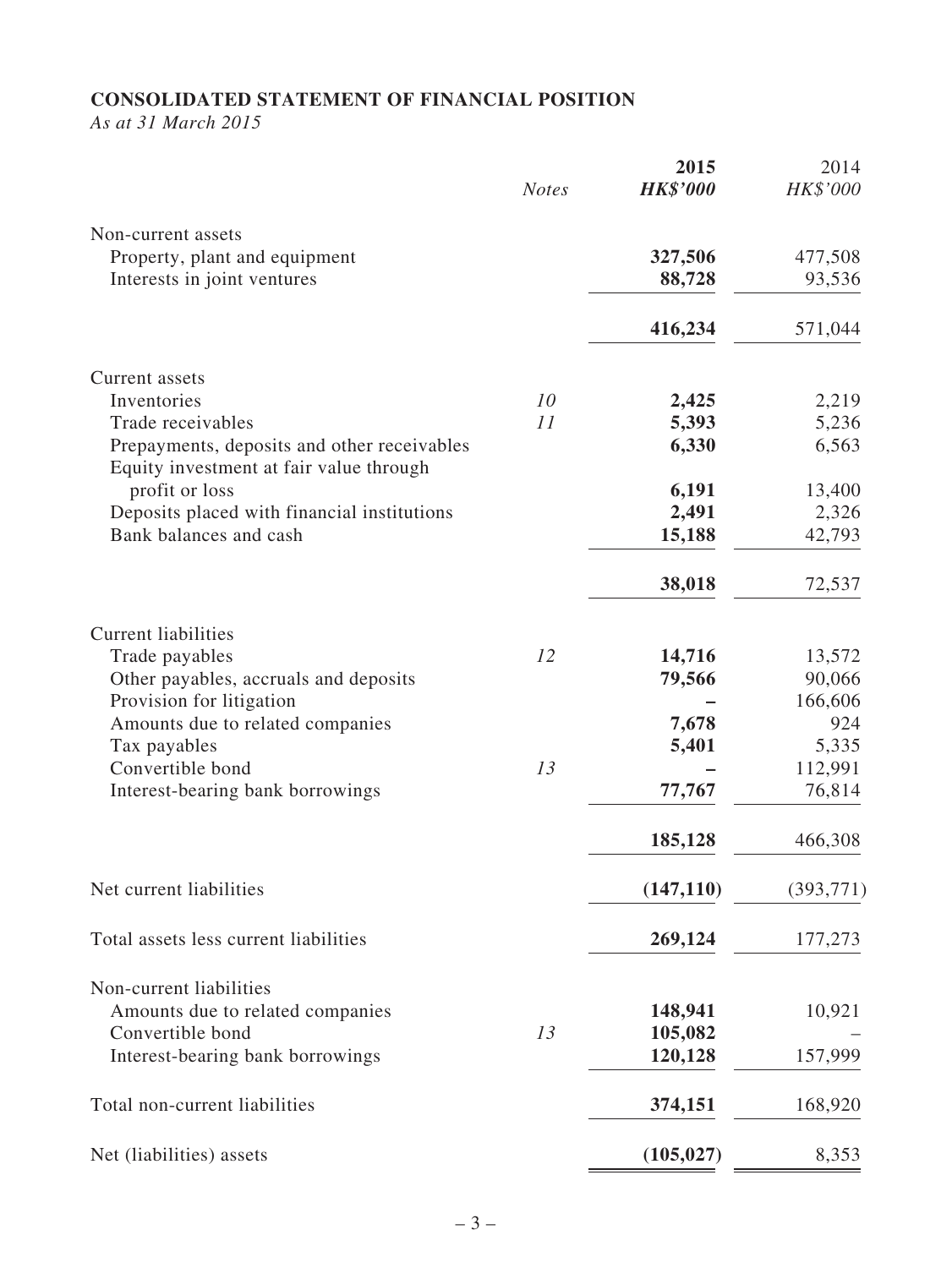|             | 2015                                               | 2014     |
|-------------|----------------------------------------------------|----------|
| <b>Note</b> | <b>HK\$'000</b>                                    | HK\$'000 |
|             |                                                    |          |
| 14          | 3,473                                              | 3,473    |
|             | (115, 883)                                         | (3,319)  |
|             |                                                    |          |
|             | (112, 410)                                         | 154      |
|             | 7,383                                              | 8,199    |
|             | (105, 027)                                         | 8,353    |
|             | (Capital deficiency) equity attributable to owners |          |

*Notes:*

### **1. BASIS OF PREPARATION OF CONSOLIDATION FINANCIAL STATEMENTS**

In preparing the consolidated financial statements, the directors of the Company have given careful consideration to the following facts and circumstances:

- (i) the Group incurred a consolidated net loss of approximately HK\$234,934,000 for the year ended 31 March 2015;
- (ii) the Group had recorded net current liabilities and net liabilities of approximately HK\$147,110,000 and HK\$105,027,000 as at 31 March 2015 respectively;

In view of above, the directors of the Company considered the Group has adequate cash flows to maintain the Group's operation:

- (i) The Group's principal banker shall continue to provide continuing financing to the Group under the Group's existing available facilities;
- (ii) The Group shall implement cost-saving measures to maintain adequate cash flows for the Group's operations.

Accordingly, the directors of the Company are of the opinion that it is still appropriate to prepare the consolidated financial statements for the year ended 31 March 2015 on a going concern basis.

Should the Group be not able to continue to operate as a going concern, adjustments would be necessary to reclassify all non-current assets and liabilities as current assets and liabilities, write down the value of assets to their recoverable amounts and to provide for further liabilities which may arise. The consolidated financial statements have not incorporated any of these adjustments.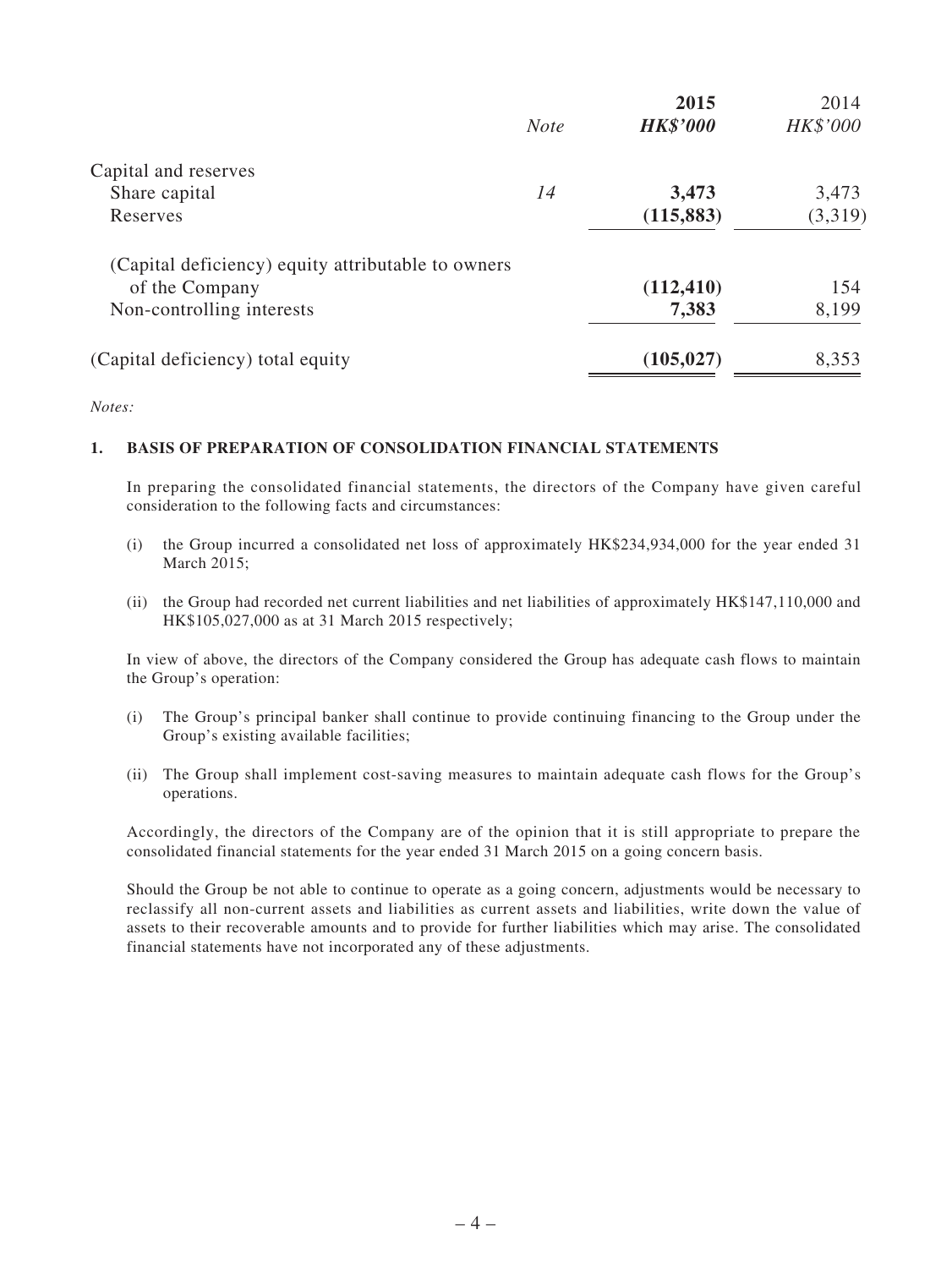### **2. APPLICATION OF NEW AND REVISED HONG KONG FINANCIAL REPORTING STANDARDS ("HKFRSs")**

In the current year, the Group has applied the following new and revised HKFRSs, which include HKFRSs, Hong Kong Accounting Standards ("HKAS(s)"), amendments and Interpretations ("Int(s)"), issued by the Hong Kong Institute of Certified Public Accountants (the "HKICPA").

| Amendments to HKFRS 10.             | <b>Investment Entities</b>                                   |
|-------------------------------------|--------------------------------------------------------------|
| HKFRS 12 and HKAS 27                |                                                              |
| Amendments to HKAS 32               | <b>Offsetting Financial Assets and Financial Liabilities</b> |
| Amendments to HKAS 36               | Recoverable Amount Disclosures for Non-Financial Assets      |
| Amendments to HKAS 39               | Novation of Derivatives and Continuation of Hedge Accounting |
| HK (IFRS Interpretations Committee) | Levies                                                       |
| $("HK(IFRIC)")$ -Int 21             |                                                              |

### **Amendments to HKFRS 10, HKFRS 12 and HKAS 27 Investment Entities**

The Group has applied amendments to HKFRS 10, HKFRS 12 and HKAS 27 Investment Entities for the first time in the current year. The amendments to HKFRS 10 define an investment entity and introduce an exception to consolidating subsidiaries for an investment entity, except where the subsidiaries provide services that relate to the investment entity's investment activities. Under the amendments to HKFRS 10, an investment entity is required to measure its interests in subsidiaries at fair value through profit or loss.

To qualify as an investment entity, certain criteria have to be met. Specifically, an entity is required to:

- obtain funds from one or more investors for the purpose of providing them with professional investment management services;
- commit to its investor(s) that its business purpose is to invest funds solely for returns from capital appreciation, investment income, or both; and
- measure and evaluate performance of substantially all of its investments on a fair value basis.

Consequential amendments to HKFRS 12 and HKAS 27 have been made to introduce new disclosure requirements for investment entities.

As the Company is not an investment entity, the directors of the Company consider that the application of the amendments has had no impact on the disclosures or the amounts recognised in the Group's consolidated financial statements.

### **Amendments to HKAS 32 Offsetting Financial Assets and Financial Liabilities**

The Group has applied amendments to HKAS 32 Offsetting Financial Assets and Financial Liabilities for the first time in the current year. The amendments to HKAS 32 clarify existing application issues relating to the offset of financial assets and financial liabilities requirements. Specifically, the amendments clarify the meaning of "currently has a legally enforceable right of set-off" and "simultaneous realisation and settlement".

The amendments have been applied retrospectively. As the Group does not have any financial assets and financial liabilities that qualify for offset, the application of the amendments has had no impact on the disclosures or on the amounts recognised in the Group's consolidated financial statements.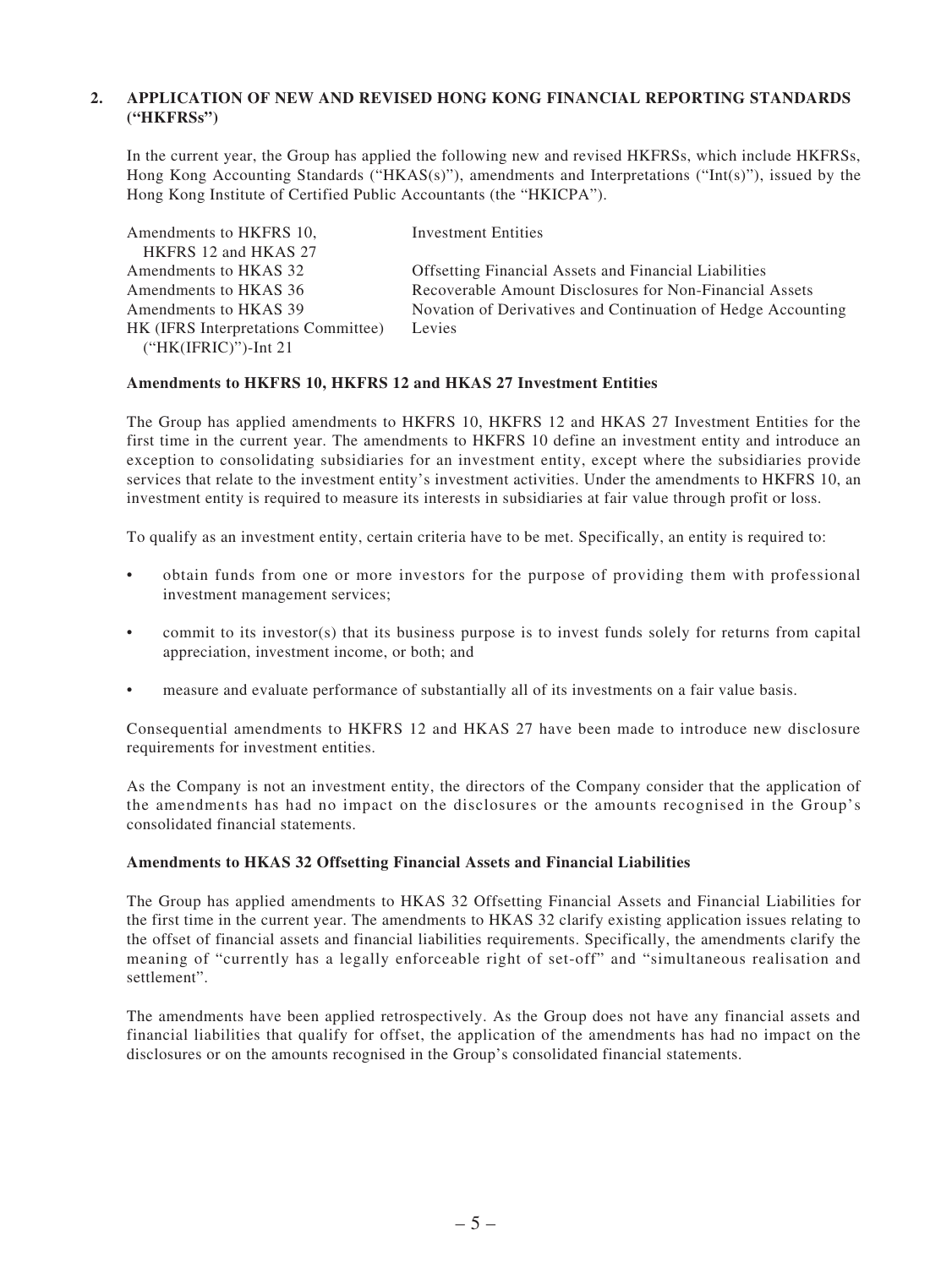### **Amendments to HKAS 36 Recoverable Amount Disclosures for Non-Financial Assets**

The Group has applied amendments to HKAS 36 Recoverable Amount Disclosures for Non-Financial Assets for the first time in the current year. The amendments to HKAS 36 require disclosures on additional information about the fair value measurement when the recoverable amount of impaired assets is based on fair value less costs of disposal. If the recoverable amount is fair value less costs of disposal, an entity shall disclose the level of the fair value hierarchy within which the fair value measurement of the asset or cash generating unit is categorised in its entirety. The Group is required to make additional disclosures for Level 2 and Level 3 of the fair value hierarchy:

- a description of the valuation techniques used to measure the fair value less costs of disposals. If there is any change in valuation techniques, the fact and the reason should also be disclosed;
- each key assumption on which management has based its determination of fair value less costs of disposal; and
- the discount rates used in the current and previous measurement if fair value less costs of disposal is measured using a present value technique.

The amendments have been applied retrospectively. The directors of the Company consider that the application of the amendments to HKAS 36 has had no material impact on the disclosures in the Group's consolidated financial statements.

### **Amendments to HKAS 39 Novation of Derivatives and Continuation of Hedge Accounting**

The Group has applied amendments to HKAS 39 Novation of Derivatives and Continuation of Hedge Accounting for the first time in the current year. The amendments to HKAS 39 introduce an exception to the requirements for the discontinuation of hedge accounting in HKAS 39 if specific conditions are met. The amendments to HKAS 39 state that the novation of a hedging instrument is not be considered an expiration or termination if the novation (a) is required by laws or regulations; (b) results in a central counterparty or an entity acting in a similar capacity becoming the new counterparty to each of the parties to the novated derivative and (c) does not result in changes to the terms of the original over-the-counter derivatives other than the changes directly attributable to the novation. For all other novations outside the scope of the exemption, an entity should assess if they meet the derecognition criteria and the conditions for continuation of hedge accounting.

The amendments have been applied retrospectively. As the Group does not have any derivatives that are subject to novation, the application of the amendments has had no impact on the disclosures or on the amounts recognised in the Group's consolidated financial statements.

#### **HK(IFRIC)-Int 21 Levies**

The Group has applied HK(IFRIC)-Int 21 Levies for the first time in the current year. HK(IFRIC)-Int 21 addresses the issue as to when to recognise a liability to pay a levy imposed by government. The Interpretation defines a levy, and specifies that the obligating event that gives rise to the liability is the activity that triggers the payment of the levy, as identified by legislation. The Interpretation provides guidance on how different levy arrangements should be accounted for, in particular, it clarifies that neither economic compulsion nor the going concern basis of financial statements preparation implies that an entity has a present obligation to pay a levy that will be triggered by operating in a future period.

HK(IFRIC)-Int 21 has been applied retrospectively. The application of this Interpretation has had no material impact on the disclosures or on the amounts recognised in the Group's consolidated financial statements.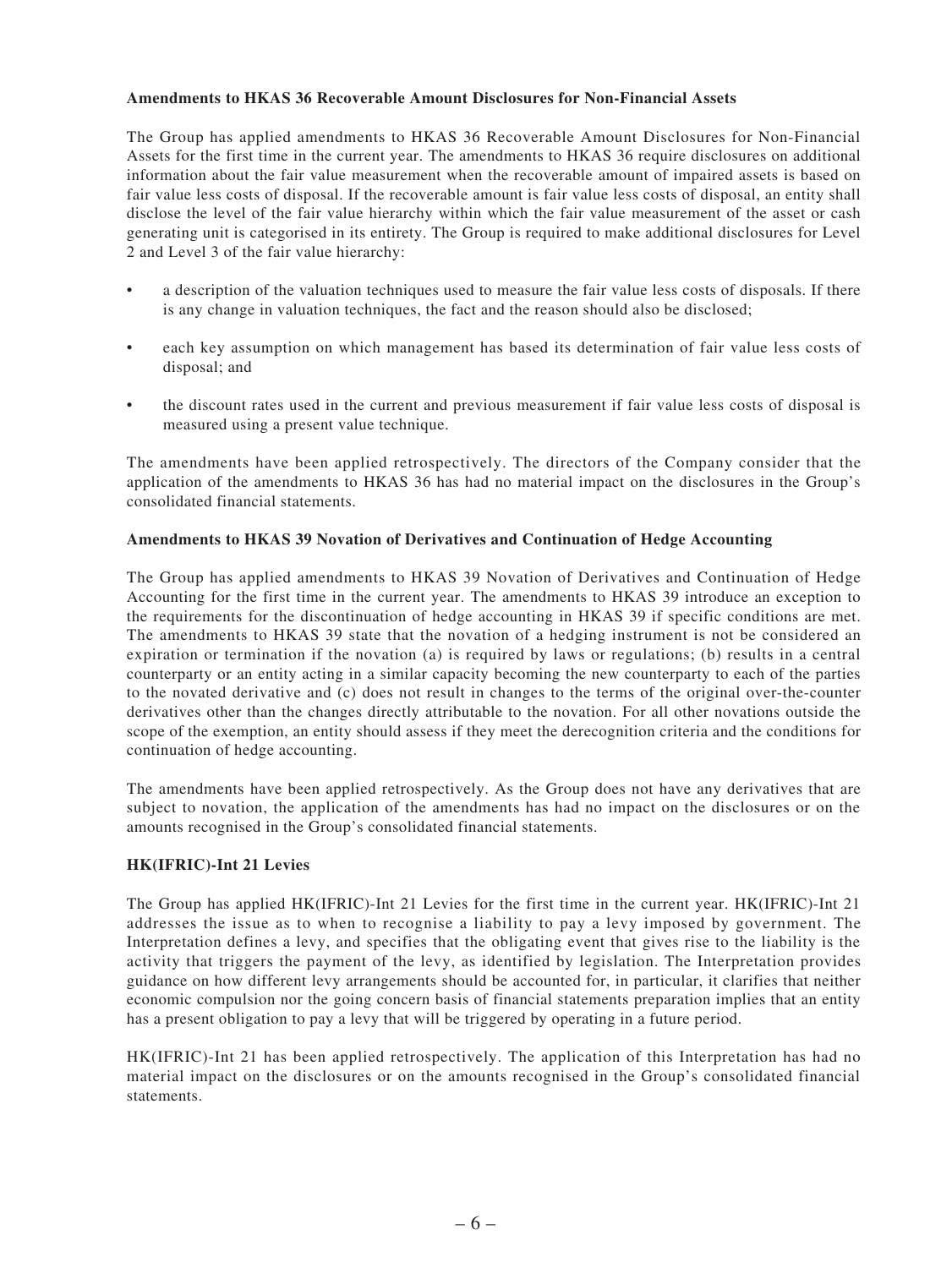### **Part 9 of Hong Kong Companies Ordinance (Cap. 622)**

In addition, the annual report requirements of Part 9 "Accounts and Audit" of the Hong Kong Companies Ordinance (Cap. 622) come into operation during the financial year. As a result, there are changes to presentation and disclosures of certain information in the consolidated financial statements.

### *New and revised HKFRSs issued but not yet effective*

The Group has not early adopted the following new and revised HKFRSs that have been issued but are not yet effective:

| <b>HKFRS 9</b>                                  | Financial Instruments <sup>4</sup>                                                                                                       |
|-------------------------------------------------|------------------------------------------------------------------------------------------------------------------------------------------|
| HKFRS 15                                        | Revenue from Contracts with Customers <sup>3</sup>                                                                                       |
| Amendments to HKFRSs                            | Annual Improvements to HKFRSs 2010–2012 Cycle <sup>1</sup>                                                                               |
| Amendments to HKFRSs                            | Annual Improvements to HKFRSs 2011-2013 Cycle <sup>1</sup>                                                                               |
| Amendments to HKFRSs                            | Annual Improvements to HKFRSs 2012-2014 Cycle <sup>2</sup>                                                                               |
| Amendments to HKAS 1                            | Disclosure Initiative <sup>2</sup>                                                                                                       |
| Amendments to HKAS 19                           | Defined Benefit Plans: Employee Contributions <sup>1</sup>                                                                               |
| Amendments to HKAS 16 and HKAS 38               | Clarification of Acceptance Methods of Depreciation and                                                                                  |
|                                                 | Amortisation <sup>2</sup>                                                                                                                |
| Amendments to HKAS 16 and HKAS 41               | Agriculture: Bearer Plants <sup>2</sup>                                                                                                  |
| Amendments to HKAS 27                           | Equity Method in Separate Financial Statements <sup>2</sup>                                                                              |
|                                                 | Amendments to HKFRS 10 and HKAS 28 Sale or Contribution of Assets between an Investor and<br>its Associate or Joint Venture <sup>2</sup> |
| Amendments to HKFRS 10, HKFRS 12<br>and HKAS 28 | Investment Entities: Applying the Consolidation Exception <sup>2</sup>                                                                   |
| Amendments to HKFRS 11                          | Accounting for Acquisitions of Interests in Joint Operations <sup>2</sup>                                                                |

<sup>1</sup> Effective for annual periods beginning on or after 1 July 2014.

<sup>2</sup> Effective for annual periods beginning on or after 1 January 2016.<br>**Effective** for annual periods beginning on or after 1 January 2017

<sup>3</sup> Effective for annual periods beginning on or after 1 January 2017.

<sup>4</sup> Effective for annual periods beginning on or after 1 January 2018.

The directors of the Company anticipate that, except as described below, the application of other new and revised standards, amendments and interpretations will have no material impact on the results and financial position of the Group.

### **HKFRS 9 Financial Instruments**

HKFRS 9 issued in 2009 introduces new requirements for the classification and measurement of financial assets. HKFRS 9 was amended in 2010 and includes the requirements for the classification and measurement of financial liabilities and for derecognition. In 2013, HKFRS 9 was further amended to bring into effect a substantial overhaul of hedge accounting that will allow entities to better reflect their risk management activities in the financial statements. A finalised version of HKFRS 9 was issued in 2014 to incorporate all the requirements of HKFRS 9 that were issued in previous years with limited amendments to the classification and measurement by introducing a "fair value through other comprehensive income" ("FVTOCI") measurement category for certain financial assets. The finalised version of HKFRS 9 also introduces an "expected credit loss" model for impairment assessments.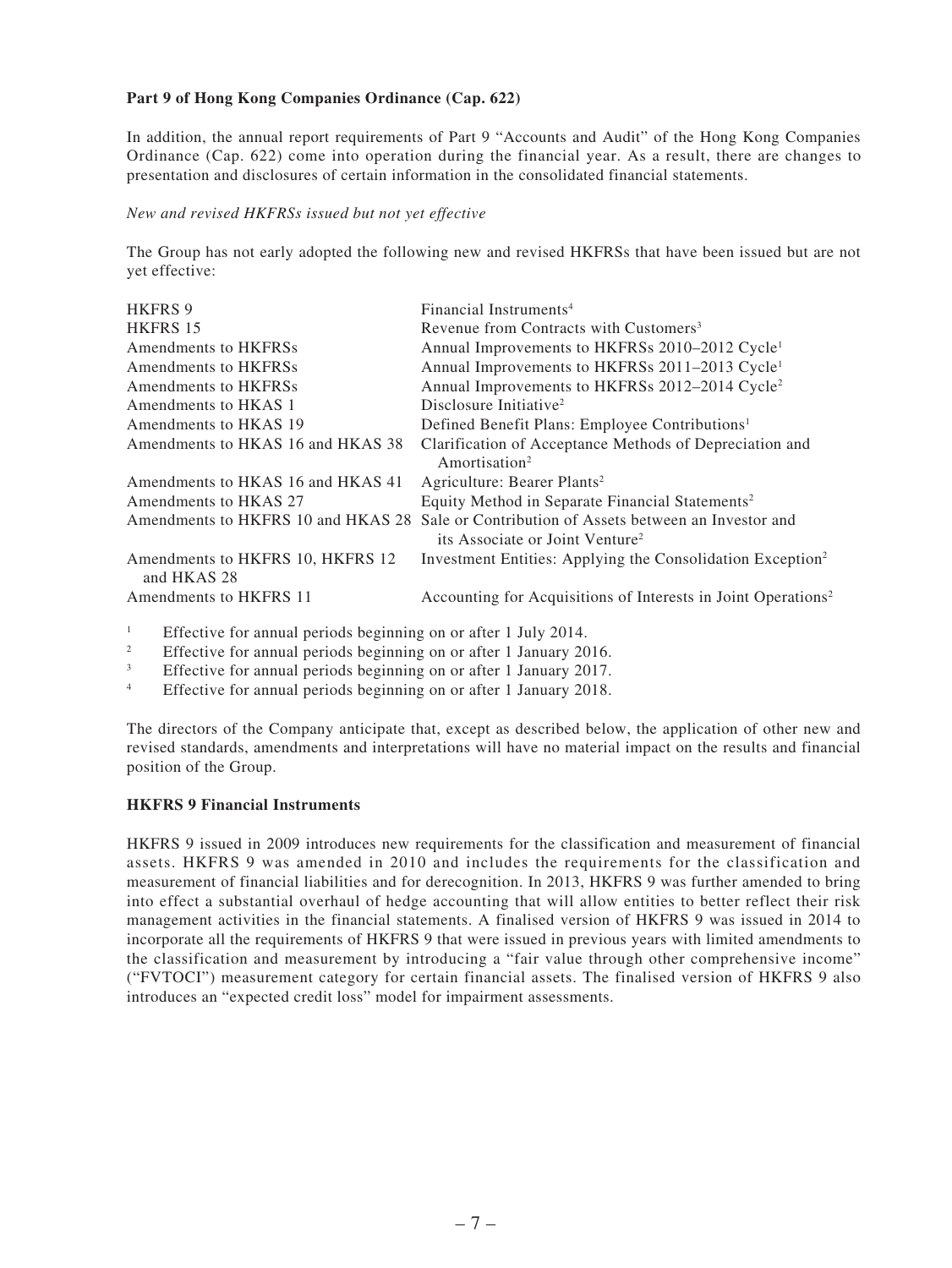Key requirements of HKFRS 9 (2014) are described as follows:

- All recognised financial assets that are within the scope of HKAS 39 Financial Instruments: Recognition and Measurement are required to be subsequently measured at amortised cost or fair value. Specifically, debt investments that are held within a business model whose objective is to collect the contractual cash flows, and that have contractual cash flows that are solely payments of principal and interest on the principal outstanding are generally measured at amortised cost at the end of subsequent accounting periods. Debt instruments that are held within a business model whose objective is achieved both by collecting contractual cash flows and selling financial assets, and that have contractual terms of the financial asset give rise on specified dates to cash flows that are solely payments of principal and interest on the principal amount outstanding, are measured at FVTOCI. All other debt investments and equity investments are measured at their fair values at the end of subsequent reporting periods. In addition, under HKFRS 9, entities may make an irrevocable election to present subsequent changes in the fair value of an equity investment (that is not held for trading) in other comprehensive income, with only dividend income generally recognised in profit or loss.
- With regard to the measurement of financial liabilities designated as at fair value through profit or loss, HKFRS 9 requires that the amount of change in the fair value of the financial liability that is attributable to changes in the credit risk of that liability is presented in other comprehensive income, unless the recognition of the effects of changes in the liability's credit risk in other comprehensive income would create or enlarge an accounting mismatch in profit or loss. Changes in fair value of financial liabilities attributable to changes in the financial liabilities' credit risk are not subsequently reclassified to profit or loss. Under HKAS 39, the entire amount of the change in the fair value of the financial liability designated as fair value through profit or loss was presented in profit or loss.
- In the aspect of impairment assessments, the impairment requirements relating to the accounting for an entity's expected credit losses on its financial assets and commitments to extend credit were added. Those requirements eliminate the threshold that was in HKAS 39 for the recognition of credit losses. Under the impairment approach in HKFRS 9 it is no longer necessary for a credit event to have occurred before credit losses are recognised. Instead, expected credit losses and changes in those expected credit losses should always be accounted for. The amount of expected credit losses is updated at each reporting date to reflect changes in credit risk since initial recognition and, consequently, more timely information is provided about expected credit losses.
- HKFRS 9 introduces a new model which is more closely aligns hedge accounting with risk management activities undertaken by companies when hedging their financial and non-financial risk exposures. As a principle-based approach, HKFRS 9 looks at whether a risk component can be identified and measured and does not distinguish between financial items and non-financial items. The new model also enables an entity to use information produced internally for risk management purposes as a basis for hedge accounting. Under HKAS 39, it is necessary to exhibit eligibility and compliance with the requirements in HKAS 39 using metrics that are designed solely for accounting purposes. The new model also includes eligibility criteria but these are based on an economic assessment of the strength of the hedging relationship. This can be determined using risk management data. This should reduce the costs of implementation compared with those for HKAS 39 hedge accounting because it reduces the amount of analysis that is required to be undertaken only for accounting purposes.

HKFRS 9 will become effective for annual periods beginning on or after 1 January 2018 with early application permitted.

The directors of the Company anticipate that the adoption of HKFRS 9 in the future may have significant impact on amounts reported in respect of the Group's financial assets and financial liabilities and it is not practicable to provide a reasonable estimate of that effect until a detailed review has been completed.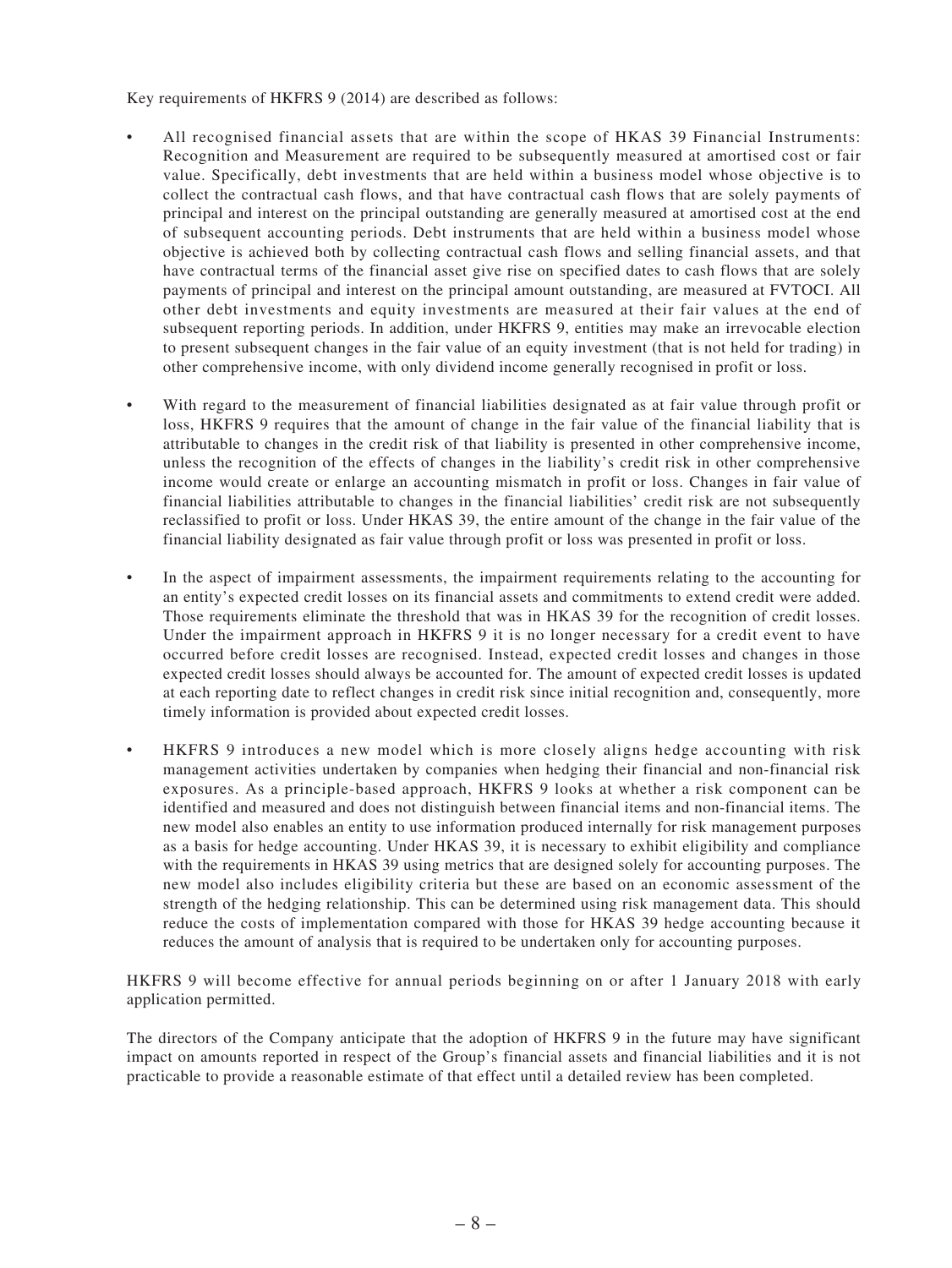### **HKFRS 15 Revenue from Contracts with Customers**

HKFRS 15 establishes a single comprehensive model for entities to use in accounting for revenue arising from contracts with customers. HKFRS 15 will supersede the current revenue recognition guidance including HKAS 18 Revenue, HKAS 11 Construction Contracts and the related Interpretations when it becomes effective.

The core principle of HKFRS 15 is that an entity should recognise revenue to depict the transfer of promised goods or services to customers in an amount that reflects the consideration to which the entity expects to be entitled in exchange for those goods or services. Thus, HKFRS 15 introduces a model that applies to contracts with customers, featuring a contract-based five-step analysis of transactions to determine whether, how much and when revenue is recognised. The five steps are as follows:

- Step 1: Identify the contract(s) with a customer.
- Step 2: Identify the performance obligations in the contract.
- Step 3: Determine the transaction price.
- Step 4: Allocate the transaction price to the performance obligations in the contract.
- Step 5: Recognise revenue when (or as) the entity satisfies a performance obligation.

HKFRS 15 also introduces extensive qualitative and quantitative disclosure requirements which aim to enable users of the financial statements to understand the nature, amount, timing and uncertainty of revenue and cash flows arising from contracts with customers.

HKFRS 15 will be effective for annual periods beginning on or after 1 January 2017 with early application permitted. The directors of the Company anticipate no material effect on the Group. The directors of the Company anticipate that the application of HKFRS 15 in the future may have a material impact on the amounts reported and disclosures made in the Group's consolidated financial statements. However, it is not practicable to provide a reasonable estimate of the effect of HKFRS 15 until the Group performs a detailed review.

#### **Annual Improvements to HKFRSs 2010–2012 Cycle**

The Annual Improvements to HKFRSs 2010–2012 Cycle include a number of amendments to various HKFRSs, which are summarised below.

The amendments to HKFRS 2 (i) change the definitions of 'vesting condition' and 'market condition'; and (ii) add definitions for 'performance condition' and 'service condition' which were previously included within the definition of 'vesting condition'. The amendments to HKFRS 2 are effective for share-based payment transactions for which the grant date is on or after 1 July 2014.

The amendments to HKFRS 3 clarify that contingent consideration that is classified as an asset or a liability should be measured at fair value at each reporting date, irrespective of whether the contingent consideration is a financial instrument within the scope of HKFRS 9 or HKAS 39 or a non-financial asset or liability. Changes in fair value (other than measurement period adjustments) should be recognised in profit and loss. The amendments to HKFRS 3 are effective for business combinations for which the acquisition date is on or after 1 July 2014.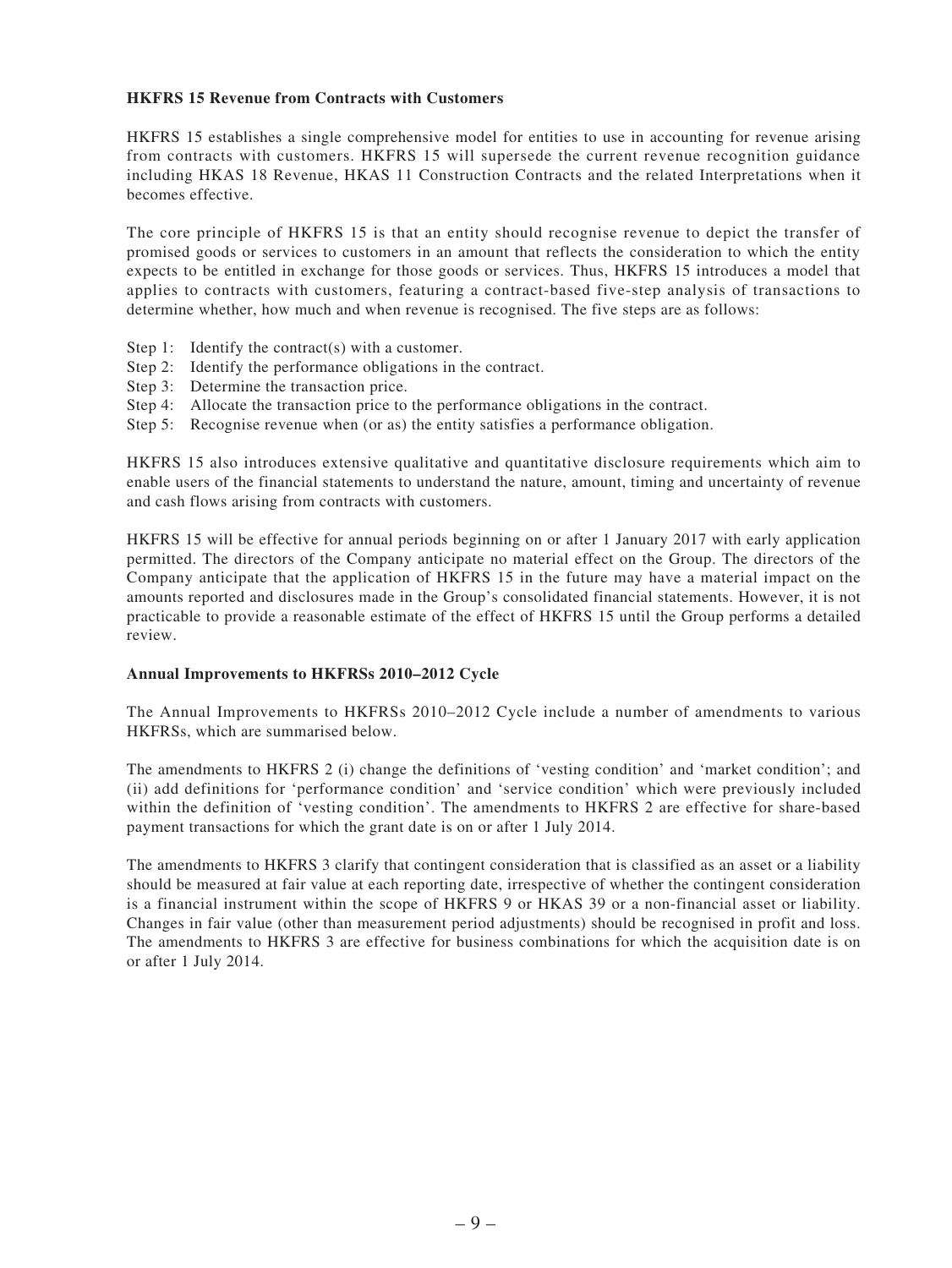The amendments to HKFRS 8 (i) require an entity to disclose the judgements made by management in applying the aggregation criteria to operating segments, including a description of the operating segments aggregated and the economic indicators assessed in determining whether the operating segments have 'similar economic characteristics'; and (ii) clarify that a reconciliation of the total of the reportable segments' assets to the entity's assets should only be provided if the segment assets are regularly provided to the chief operating decision-maker.

The amendments to the basis for conclusions of HKFRS 13 clarify that the issue of HKFRS 13 and consequential amendments to HKAS 39 and HKFRS 9 did not remove the ability to measure short-term receivables and payables with no stated interest rate at their invoice amounts without discounting, if the effect of discounting is immaterial.

The amendments to HKAS 16 and HKAS 38 remove perceived inconsistencies in the accounting for accumulated depreciation/amortisation when an item of property, plant and equipment or an intangible asset is revalued. The amended standards clarify that the gross carrying amount is adjusted in a manner consistent with the revaluation of the carrying amount of the asset and that accumulated depreciation/amortisation is the difference between the gross carrying amount and the carrying amount after taking into account accumulated impairment losses.

The amendments to HKAS 24 clarify that a management entity providing key management personnel services to a reporting entity is a related party of the reporting entity. Consequently, the reporting entity should disclose as related party transactions the amounts incurred for the service paid or payable to the management entity for the provision of key management personnel services. However, disclosure of the components of such compensation is not required.

The directors of the Company do not anticipate that the application of the amendments included in the Annual Improvements to HKFRSs 2010–2012 Cycle will have a material effect on the Group's consolidated financial statements.

### **Annual Improvements to HKFRSs 2011–2013 Cycle**

The Annual Improvements to HKFRSs 2011–2013 Cycle include a number of amendments to various HKFRSs, which are summarised below.

The amendments to HKFRS 3 clarify that the standard does not apply to the accounting for the formation of all types of joint arrangement in the financial statements of the joint arrangement itself.

The amendments to HKFRS 13 clarify that the scope of the portfolio exception for measuring the fair value of a group of financial assets and financial liabilities on a net basis includes all contracts that are within the scope of, and accounted for in accordance with HKAS 39 or HKFRS 9, even if those contracts do not meet the definitions of financial assets or financial liabilities within HKAS 32.

The amendments to HKAS 40 clarify that HKAS 40 and HKFRS 3 are not mutually exclusive and application of both standards may be required. Consequently, an entity acquiring investment property must determine whether:

- (a) the property meets the definition of investment property in terms of HKAS 40; and
- (b) the transaction meets the definition of a business combination under HKFRS 3.

The directors of the Company do not anticipate that the application of the amendments included in the Annual Improvements to HKFRSs 2011–2013 Cycle will have a material effect on the Group's consolidated financial statements.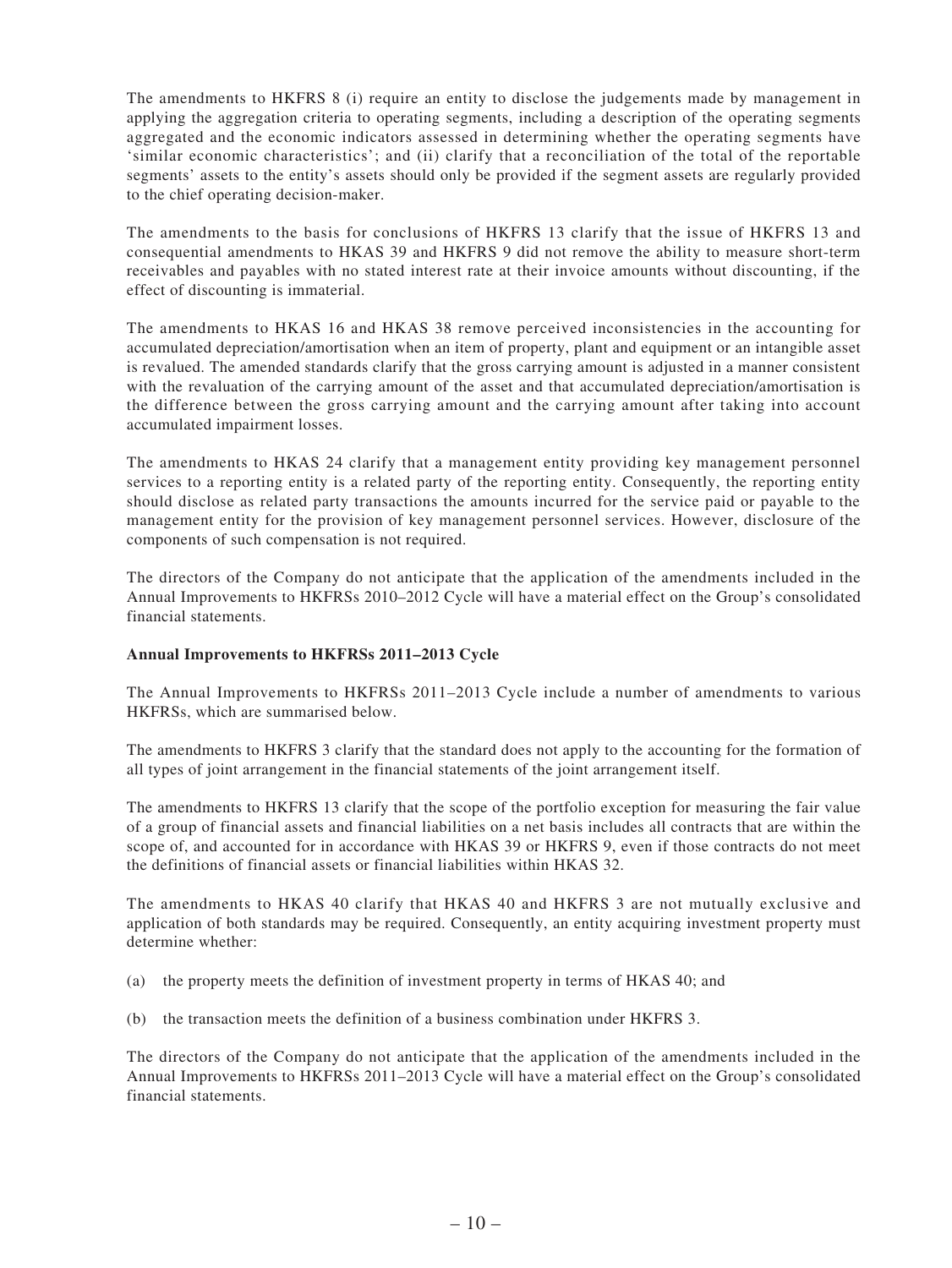### **Annual Improvement to HKFRSs 2012–2014 Cycle**

The Annual Improvements to HKFRSs 2012–2014 Cycle include a number of amendments to various HKFRSs, which are summarised below.

The amendments to HKFRS 5 clarify that changing from one of the disposal methods (i.e. disposal through sale or disposal through distribution to owners) to the other should not be considered to be a new plan of disposal, rather it is a continuation of the original plan. There is therefore no interruption of the application of the requirements in HKFRS 5. Besides, the amendments also clarify that changing the disposal method does not change the date of classification.

The amendments to HKFRS 7 clarify that a servicing contract that includes a fee can constitute continuing involvement in a financial asset. An entity must assess the nature of the fee and arrangement against the guidance for continuing involvement in HKFRS 7 in order to assess whether the additional disclosures for any continuing involvement in a transferred asset that is derecognised in its entirety are required. Besides, the amendments to HKFRS 7 also clarify that disclosures in relation to offsetting financial assets and financial liabilities are not required in the condensed interim financial report, unless the disclosures provide a significant update to the information reported in the most recent annual report.

The amendments to HKAS 19 clarify that the market depth of high quality corporate bonds is assessed based on the currency in which the obligation is denominated, rather than the country where the obligation is located. When there is no deep market for high quality corporate bonds in that currency, government bond rates must be used.

HKAS 34 requires entities to disclose information in the notes to the interim financial statements 'if not disclosed elsewhere in the interim financial report'. The amendments to HKAS 34 clarify that the required interim disclosures must either be in the interim financial statements or incorporated by cross-reference between the interim financial statements and wherever they are included within the greater interim financial report. The other information within the interim financial report must be available to users on the same terms as the interim financial statements and at the same time. If users do not have access to the other information in this manner, then the interim financial report is incomplete.

The directors do not anticipate that the application of the amendments included in the Annual Improvements to HKFRSs 2012–2014 Cycle will have a material effect on the Group's consolidated financial statements.

### **Amendments to HKAS 19 Defined Benefit Plans — Employee Contributions**

The amendments to HKAS 19 simplify the accounting for contributions that are independent of the number of years of employee service, for example, employee contributions that are calculated according to a fixed percentage of salary. Specifically, contributions that are linked to services are attributed to periods of services as a negative benefit. The amendments to HKAS 19 specifies that such negative benefit are attributed in the same way as the gross benefit, i.e. attribute to periods of services under the plan's contribution formula or on a straight-line basis.

Besides, the amendments also states that if the contributions are independent of the number of years of employee service, such contributions may be recognised as a reduction of the service cost as they fall due.

The amendments to HKAS 19 will become effective for annual periods beginning on or after 1 July 2014 with early application permitted.

The directors of the Company anticipate that the application of the amendments to HKAS 19 will have no material impact to the Group.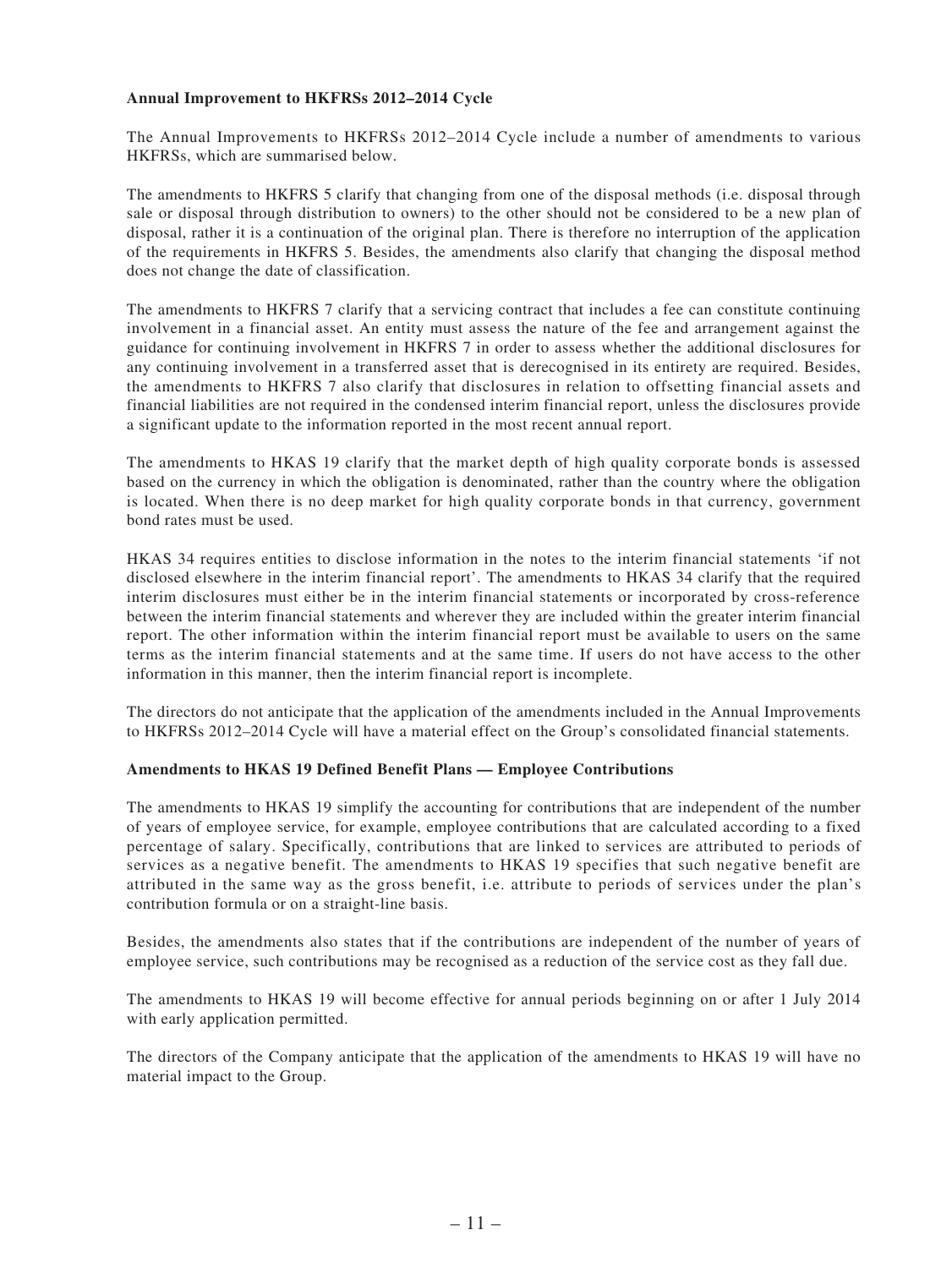### **Amendments to HKAS 1 Disclosure Initiative**

The amendments clarify that companies should use professional judgement in determining what information as well as where and in what order information is presented in the financial statements. Specifically, an entity should decide, taking into consideration all relevant facts and circumstances, how it aggregates information in the financial statements, which include the notes. An entity does not require to provide a specific disclosure required by a HKFRS if the information resulting from that disclosure is not material. This is the case even if the HKFRS contain a list of specific requirements or describe them as minimum requirements.

Besides, the amendments provide some additional requirements for presenting additional line items, headings and subtotals when their presentation is relevant to an understanding of the entity's financial position and financial performance respectively. Entities, in which they have investments in associates or joint ventures, are required to present the share of other comprehensive income of associates and joint ventures accounted for using the equity method, separated into the share of items that (i) will not be reclassified subsequently to profit or loss; and (ii) will be reclassified subsequently to profit or loss when specific conditions are met.

Furthermore, the amendments clarify that:

- (i) an entity should consider the effect on the understandability and comparability of its financial statements when determining the order of the notes; and
- (ii) significant accounting policies are not required to be disclosed in one note, but instead can be included with related information in other notes.

The amendments will become effective for financial statements with annual periods beginning on or after 1 January 2016. Earlier application is permitted. The directors of the Company anticipate that the application of Amendments to HKAS 1 in the future may have a material impact on the disclosures made in the Group's consolidated financial statements.

### **Amendments to HKAS 16 and HKAS 38 Clarification of Acceptance Methods of Depreciation and Amortisation**

The amendments establish the principle for the basis of depreciation and amortisation as being the expected pattern of consumption of the future economic benefits of an asset. The amendments clarify that the use of revenue-based methods to calculate the depreciation of an asset is not appropriate because revenue generated by an activity that includes the use of an asset generally reflects factors other than the consumption of the economic benefits embodied in the asset. The amendments also clarify that revenue is generally presumed to be an inappropriate basis for measuring the consumption of the economic benefits embodied in an intangible asset. This presumption, however, can be rebutted in certain limited circumstances.

The amendments are effective for annual periods beginning on or after 1 January 2016 with early application permitted. The directors of the Company anticipate that the application of the amendments will have no material impact on the consolidated financial statements.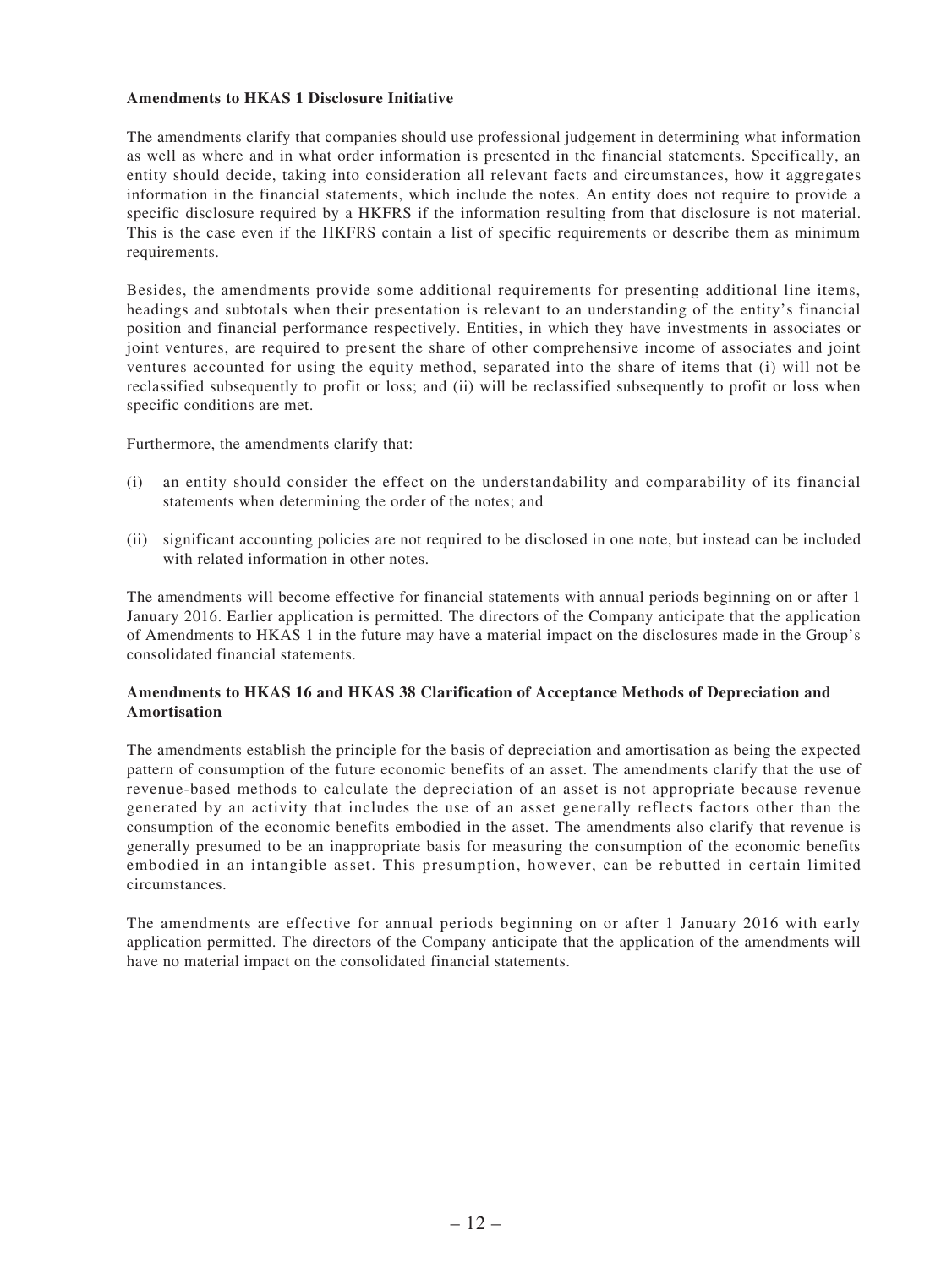### **Amendments to HKAS 27 Equity Method in Separate Financial Statements**

The amendments to HKAS 27 allow an entity to apply the equity method to account for its investments in subsidiaries, joint ventures and associates in its separate financial statements. As a result of the amendments, the entity can choose to account for these investments either:

- (i) at cost;
- (ii) in accordance with HKFRS 9 (or HKAS 39); or
- (iii) using the equity method as described in HKAS 28.

The amendments to HKAS 27 will become effective for financial statements with annual periods beginning on or after 1 January 2016. Earlier application is permitted. The amendments should be applied retrospectively.

The directors of the Company anticipate that the application of HKAS 27 in the future may not have a material impact on the amounts reported and disclosures made in the financial statements.

### **3. SEGMENT INFORMATION**

Information reported to the board of directors of the Group, being the chief operating decision maker, for the purposes of resource allocation and assessment of segment performance focuses on types of services provided.

For management purposes, the Group is currently organised into two major operating segments which are the same as the reportable segments of the group: hotel business and corporate and others.

The two reportable and operating segments are as follows:

| Hotel business       |                          | hotel and restaurant operations in the People's Republic of China (the<br>" $PRC$ "                                                        |
|----------------------|--------------------------|--------------------------------------------------------------------------------------------------------------------------------------------|
| Corporate and others | $\overline{\phantom{a}}$ | investment in equity investment at fair value through profit or loss,<br>corporate income, expense items, corporate assets and liabilities |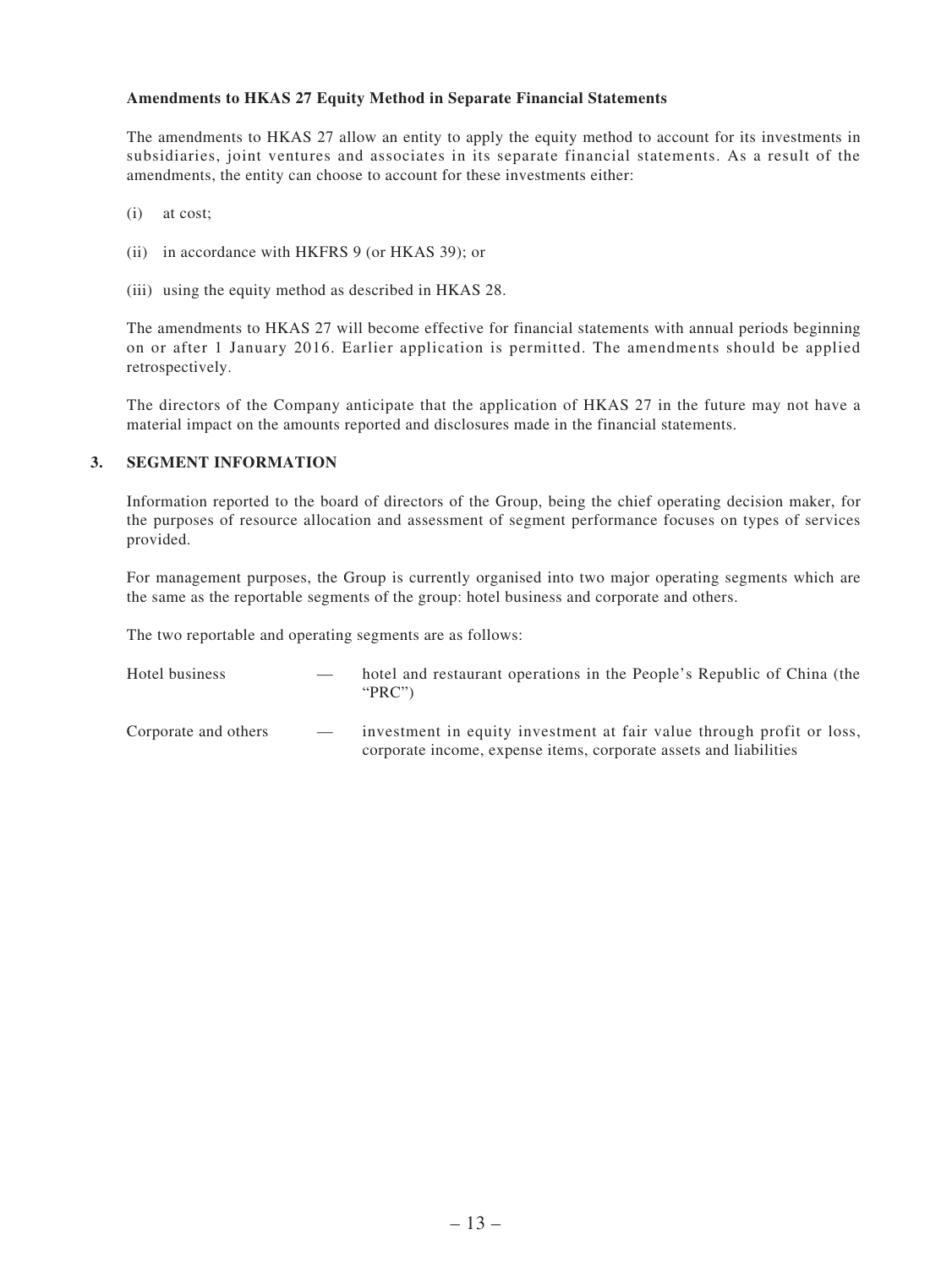### **(a) Segment revenue and results**

The following is an analysis of the Group's revenue and results by reportable and operating segments for the years ended 31 March:

|                                           | <b>Hotel business</b> |           | Corporate and others |          | <b>Total</b>    |            |
|-------------------------------------------|-----------------------|-----------|----------------------|----------|-----------------|------------|
|                                           | 2015                  | 2014      | 2015                 | 2014     | 2015            | 2014       |
|                                           | <b>HK\$'000</b>       | HK\$'000  | <b>HK\$'000</b>      | HK\$'000 | <b>HK\$'000</b> | HK\$'000   |
| Revenue                                   |                       |           |                      |          |                 |            |
| Sales to external customers               | 143,695               | 121,384   |                      |          | 143,695         | 121,384    |
| Other revenue                             | 1,336                 | 2,582     | 1,234                | 193      | 2,570           | 2,775      |
| Segment revenue                           | 145,031               | 123,966   | 1,234                | 193      | 146,265         | 124,159    |
| Segment (loss) profit                     | (122, 292)            | (12, 771) | (10,763)             | 5,031    | (133, 055)      | (7,740)    |
| Finance costs                             |                       |           |                      |          | (23, 432)       | (23, 372)  |
| Provision for litigation                  |                       |           |                      |          |                 | (166,780)  |
| Litigation claim                          |                       |           |                      |          | (9, 557)        |            |
| Gain on deregistration of<br>a subsidiary |                       |           |                      |          |                 | 119        |
| Loss on modifications of terms            |                       |           |                      |          |                 |            |
| of convertible bond                       |                       |           |                      |          | (68, 890)       |            |
| Loss before tax                           |                       |           |                      |          | (234, 934)      | (197, 773) |

The accounting policies of the operating segments are the same as the Group's accounting policies. Segment (loss) profit represents the (loss from) profit earned by each segment without allocation of finance costs, provision for litigation, litigation claim, gain on deregistration of a subsidiary and loss on modifications of terms of convertible bond. This is the measure reported to the chief operating decision maker for the purposes of resource allocation and performance assessment.

### **(b) Segment assets and liabilities**

The following is an analysis of the Group's assets and liabilities by reportable and operating segment:

|                                 | <b>Hotel business</b>   |                         |                         | Corporate and others |                         | <b>Total</b>     |  |
|---------------------------------|-------------------------|-------------------------|-------------------------|----------------------|-------------------------|------------------|--|
|                                 | 2015<br><b>HK\$'000</b> | 2014<br><b>HK\$'000</b> | 2015<br><b>HK\$'000</b> | 2014<br>HK\$'000     | 2015<br><b>HK\$'000</b> | 2014<br>HK\$'000 |  |
| <b>ASSETS</b>                   |                         |                         |                         |                      |                         |                  |  |
| Segment and consolidated assets | 433,871                 | 611,140                 | 20,381                  | 32,441               | 454,252                 | 643,581          |  |
| <b>LIABILITIES</b>              |                         |                         |                         |                      |                         |                  |  |
| Segment liabilities             | 87,713                  | 99,235                  | 6,569                   | 4,403                | 94,282                  | 103,638          |  |
| Unallocated liabilities         |                         |                         |                         |                      | 464,997                 | 531,590          |  |
| Consolidated liabilities        |                         |                         |                         |                      | 559,279                 | 635,228          |  |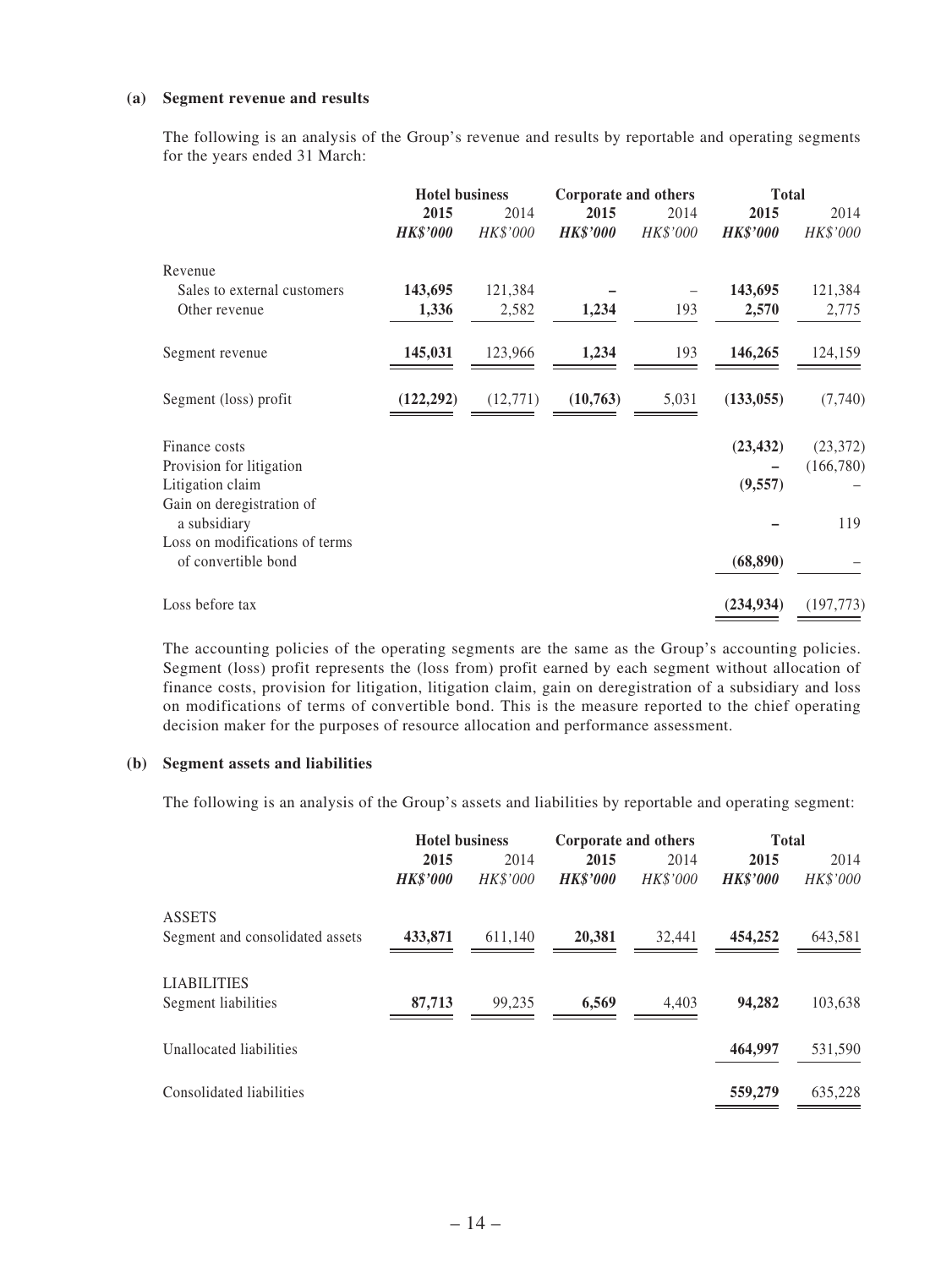For the purpose of monitoring segment performances and allocating resources between segments:

- all assets are allocated to operating segments;
- • all liabilities are allocated to reportable and operating segments other than tax payables, interestbearing bank borrowings, provision for litigation, amounts due to related companies and convertible bond.

### **(c) Other segment information**

|                                                                                                                                                           |                 | <b>Hotel business</b><br>Corporate and others |                 |          |                 | <b>Total</b> |
|-----------------------------------------------------------------------------------------------------------------------------------------------------------|-----------------|-----------------------------------------------|-----------------|----------|-----------------|--------------|
|                                                                                                                                                           | 2015            | 2014                                          | 2015            | 2014     | 2015            | 2014         |
|                                                                                                                                                           | <b>HK\$'000</b> | HK\$'000                                      | <b>HK\$'000</b> | HK\$'000 | <b>HK\$'000</b> | HK\$'000     |
| Amounts included in the measure<br>of segment profit or loss or<br>segment assets:                                                                        |                 |                                               |                 |          |                 |              |
| Depreciation of property, plant<br>and equipment<br>Fair value loss (gain) on equity                                                                      | 38,992          | 38,233                                        | 4               | 4        | 38,996          | 38,237       |
| investment at fair value                                                                                                                                  |                 |                                               |                 |          |                 |              |
| through profit or loss                                                                                                                                    |                 |                                               | 7,209           | (8, 131) | 7,209           | (8, 131)     |
| Capital expenditure                                                                                                                                       | 4,844           | 29,013                                        |                 |          | 4,844           | 29,013       |
| Impairment loss recognised on                                                                                                                             |                 |                                               |                 |          |                 |              |
| other receivables                                                                                                                                         | 1,173           | 1,574                                         |                 |          | 1,173           | 1,574        |
| Impairment loss recognised on                                                                                                                             |                 |                                               |                 |          |                 |              |
| trade receivables                                                                                                                                         | 1,193           | 1,165                                         |                 |          | 1,193           | 1,165        |
| Impairment loss recognised on                                                                                                                             |                 |                                               |                 |          |                 |              |
| property, plant and equipment                                                                                                                             | 120,865         |                                               |                 |          | 120,865         |              |
| Reversal of impairment loss<br>recognised on trade receivables                                                                                            |                 |                                               |                 |          |                 |              |
| in prior years                                                                                                                                            | (680)           | (1, 337)                                      |                 |          | (680)           | (1, 337)     |
| Government grants                                                                                                                                         |                 | (418)                                         |                 |          |                 | (418)        |
| Bank interest income                                                                                                                                      | (65)            | (50)                                          | (6)             |          | (71)            | (50)         |
| Interests in joint ventures                                                                                                                               | 88,728          | 93,536                                        |                 |          | 88,728          | 93,536       |
| Share of results of joint ventures                                                                                                                        | 5,258           | 4,923                                         |                 |          | 5,258           | 4,923        |
| Loss on written off of property,                                                                                                                          |                 |                                               |                 |          |                 |              |
| plant and equipment                                                                                                                                       | 5               | 352                                           |                 |          | 5               | 352          |
| Gain on disposal of property,                                                                                                                             |                 |                                               |                 |          |                 |              |
| plant and equipment                                                                                                                                       |                 | (1)                                           |                 |          |                 | (1)          |
| Amounts regularly provided to the<br>chief operating decision maker<br>but not included in the measure<br>of segment profit or loss or<br>segment assets: |                 |                                               |                 |          |                 |              |
| Income tax expense<br>Finance cost                                                                                                                        | 16,377          | 15,639                                        | 7,055           | 7,733    | 23,432          | 23,372       |
|                                                                                                                                                           |                 |                                               |                 |          |                 |              |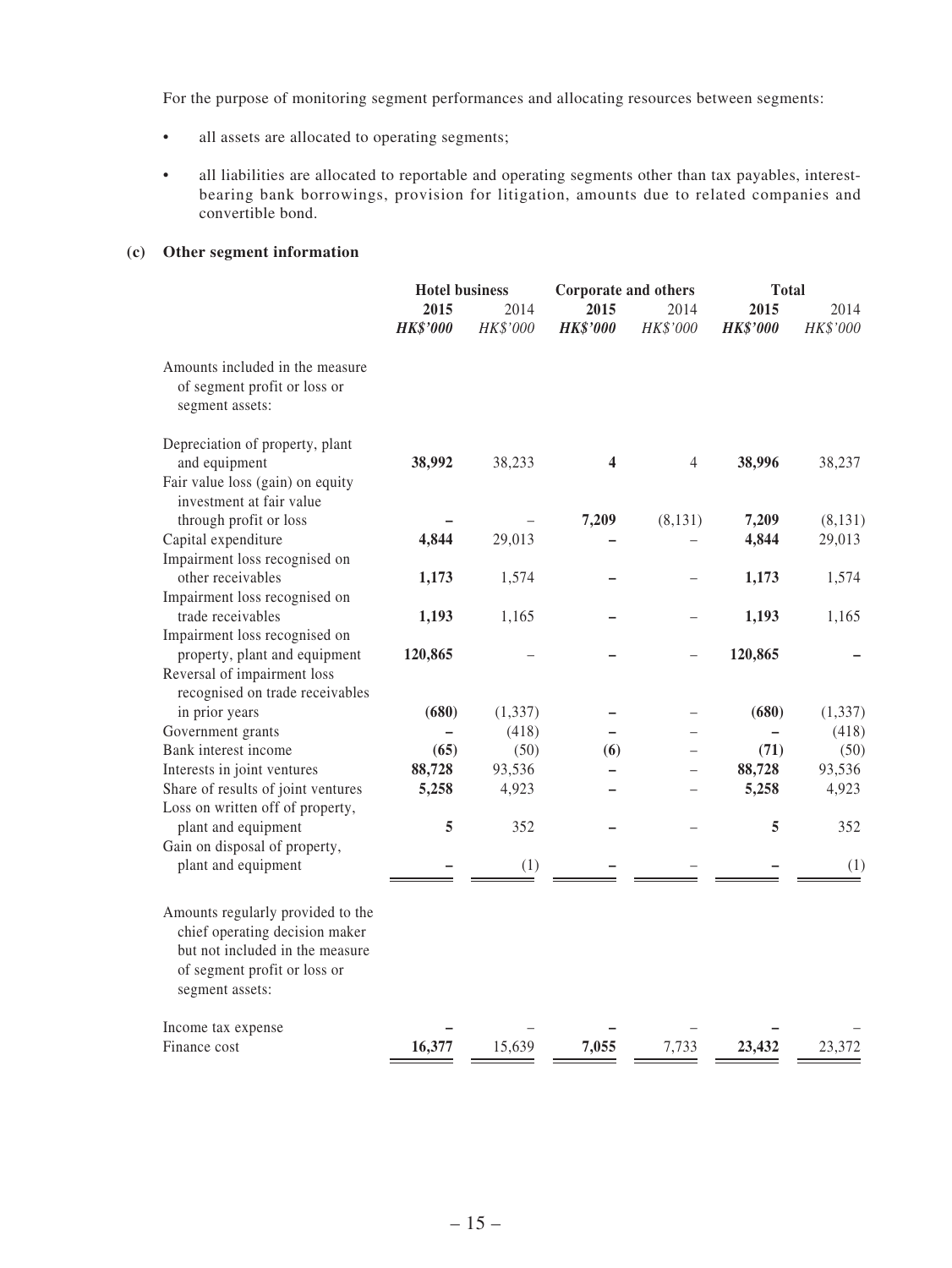### **(d) Geographical segment**

The Group operates in two principal geographical areas: the PRC (country of domicile) and Hong Kong.

Information about the Group's revenue from external customers is presented based on the location of the operations and information about its non-current assets is presented based on the geographical location of the assets as detailed below:

|           | <b>Revenue from</b> |            |                           |          |
|-----------|---------------------|------------|---------------------------|----------|
|           | external customers  |            | <b>Non-current assets</b> |          |
|           | For the             | For the    |                           |          |
|           | year ended          | year ended | As at                     | As at    |
|           | 2015                | 2014       | 2015                      | 2014     |
|           | <b>HK\$'000</b>     | HK\$'000   | <b>HK\$'000</b>           | HK\$'000 |
| The PRC   | 143,695             | 121,384    | 416,231                   | 571,037  |
| Hong Kong |                     |            |                           |          |

### **(e) Information about major customers**

During the year, none of the Group's turnover was derived from transactions with individual external customers contributing over 10 per cent of the Group's turnover (2014: nil).

### **4. REVENUE**

Revenue represents the fair value of the consideration received and receivable from outside customers during the year. An analysis of the Group's revenue for the year is as follows:

|    |                                                             | 2015            | 2014     |
|----|-------------------------------------------------------------|-----------------|----------|
|    |                                                             | <b>HK\$'000</b> | HK\$'000 |
|    | Hotel business                                              | 143,695         | 121,384  |
| 5. | <b>OTHER INCOME</b>                                         |                 |          |
|    |                                                             | 2015            | 2014     |
|    |                                                             | <b>HK\$'000</b> | HK\$'000 |
|    | Bank interest income                                        | 71              | 50       |
|    | Dividend income from an equity investment at fair value     |                 |          |
|    | through profit or loss                                      | 195             | 186      |
|    | Government grants                                           |                 | 418      |
|    | Exchange gain                                               | 1,032           |          |
|    | Reversal of impairment loss recognised on trade receivables |                 |          |
|    | in prior years                                              | 680             | 1,337    |
|    | Other                                                       | 592             | 784      |
|    |                                                             | 2,570           | 2,775    |
|    |                                                             |                 |          |

*Note:* Government grants in respect of encouragement of development of the Group were recognised at the time the Group fulfilled the relevant granting conditions.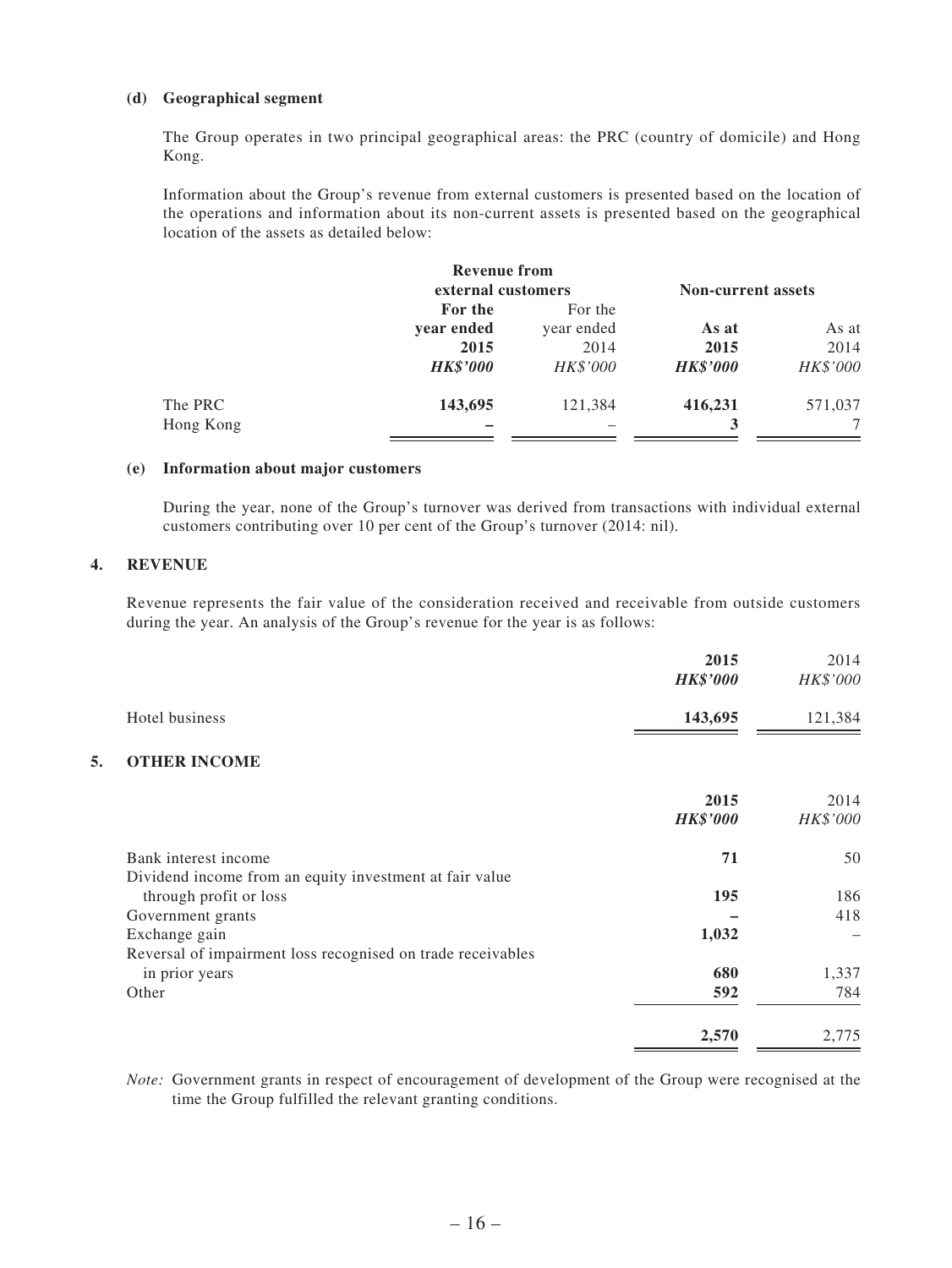### **6. FINANCE COSTS**

|                                                                | 2015<br><b>HK\$'000</b> | 2014<br>HK\$'000 |
|----------------------------------------------------------------|-------------------------|------------------|
| Interest on bank borrowings wholly repayable within five years | 15,656                  | 15,639           |
| Imputed interest on amounts due to related companies           | 2,507                   |                  |
| Effective interest expense on convertible bond                 | 5,269                   | 7,733            |
|                                                                | 23,432                  | 23,372           |
| <b>INCOME TAX EXPENSE</b><br>7.                                |                         |                  |
|                                                                | 2015<br><b>HK\$'000</b> | 2014<br>HK\$'000 |
| Current tax:                                                   |                         |                  |
| PRC Enterprise Income Tax ("EIT")                              |                         |                  |
| Deferred tax                                                   |                         |                  |
|                                                                |                         |                  |
|                                                                |                         |                  |

Pursuant to the rules and regulations of the Bermuda, the Company is not subject to any income tax in the Bermuda.

No provision for Hong Kong Profits Tax has been made in the consolidated financial statements as the Group did not generate any assessable profit arising from Hong Kong for both years.

Under the Law of the People's Republic of China on Enterprise Income Tax (the "EIT Law") and Implementation Regulation of the EIT Law, the tax rate of the PRC subsidiary is 25% for both years. No provision for EIT has been made in the consolidated financial statements as the Group did not have any assessable profits subject to EIT Law for the year ended 31 March 2015 (2014: nil).

The tax expense for the year can be reconciled to the loss before tax per the consolidated statement of profit or loss and other comprehensive income as follows:

|                                                                  | 2015<br><b>HK\$'000</b> | 2014<br><i>HK\$'000</i> |
|------------------------------------------------------------------|-------------------------|-------------------------|
| Loss before tax                                                  | (234, 934)              | (197, 773)              |
| Tax at the domestic income tax rate at $25\%$ (2014: 25%) (note) | (58, 734)               | (49, 444)               |
| Tax effect of income not taxable                                 | (495)                   | (182)                   |
| Tax effect of expenses not deductible                            | 55,163                  | 43,057                  |
| Tax effect of share of results of joint ventures                 | 1,315                   | 1,231                   |
| Tax effect of tax loss not recognised                            | 2,751                   | 5,338                   |
| Tax expense for the year                                         |                         |                         |

*Note:* The domestic tax rate (which is the People's Republic of China on EIT rate) in the jurisdiction where the operation of the Group is substantially based is used.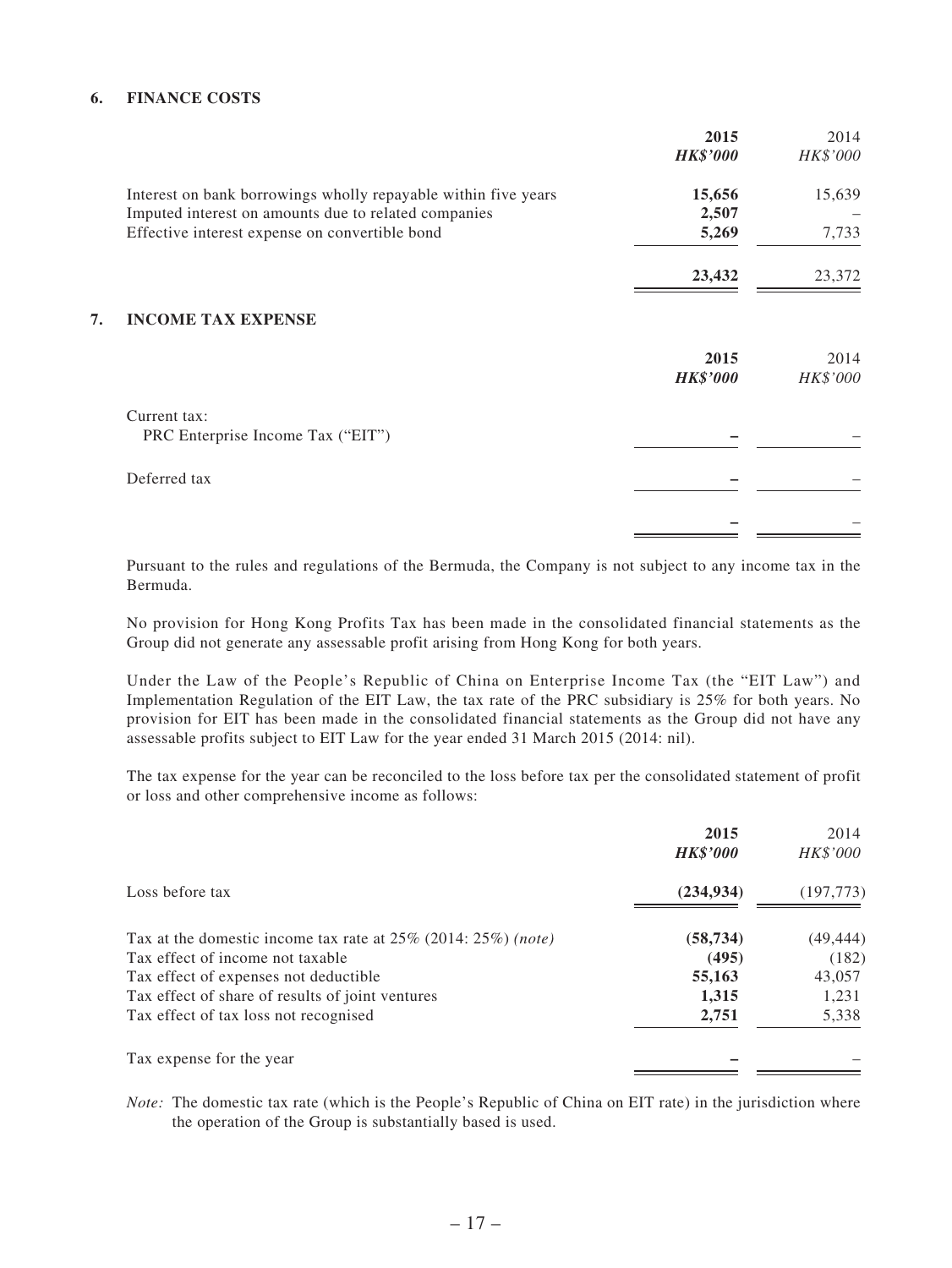### **8. LOSS FOR THE YEAR**

The Group's loss for the year has been arrived at after charging:

|                                                                                                                  | 2015            | 2014     |
|------------------------------------------------------------------------------------------------------------------|-----------------|----------|
|                                                                                                                  | <b>HK\$'000</b> | HK\$'000 |
| Directors' and chief executive's emoluments<br>Retirement benefit scheme contributions (excluding contributions) | 1,134           | 1,150    |
| for directors and chief executive)                                                                               | 3,808           | 4,657    |
| Other staff costs                                                                                                | 27,959          | 26,132   |
| Total employee benefit expenses                                                                                  | 32,901          | 31,939   |
| Depreciation of property, plant and equipment                                                                    | 38,996          | 38,237   |
| Auditor's remuneration                                                                                           | 740             | 612      |
| Minimum lease payment under operating leases of offices properties                                               | 302             | 468      |
| Loss on written off of property, plant and equipment                                                             | 5               | 352      |
| Litigation claim                                                                                                 | 9,557           |          |
| Impairment loss recognised on trade receivables                                                                  |                 |          |
| (included in other operating expenses)                                                                           | 1,193           | 1,165    |
| Impairment loss recognised on other receivables                                                                  |                 |          |
| (included in other operating expenses)                                                                           | 1,173           | 1,574    |

### **9. LOSS PER SHARE**

The calculation of the basic and diluted loss per share attributable to the owners of the Company is based on the following data:

|                                                                                                             | 2015<br><b>HK\$'000</b> | 2014<br>HK\$'000 |
|-------------------------------------------------------------------------------------------------------------|-------------------------|------------------|
| Loss                                                                                                        |                         |                  |
| Loss for the purpose of basic loss per share<br>Loss for the year attributable to the owners of the Company | (234, 020)              | (197, 298)       |
| Effect of dilutive potential ordinary shares:<br>Interest on convertible bond                               | 5,269                   | 7,733            |
| Loss for the purpose of diluted loss per share                                                              | (228, 751)              | (189, 565)       |
|                                                                                                             | 2015<br>$\bm{v}$        | 2014<br>'000     |
| <b>Number of shares</b>                                                                                     |                         |                  |
| Weighted average number of ordinary shares for the purpose of<br>basic loss per share                       | 347,326                 | 347,326          |
| Effect of dilutive potential ordinary shares<br>Convertible bond                                            | 324,763                 | 324,763          |
| Weighted average number of ordinary shares for the purpose of<br>diluted loss per share                     | 672,089                 | 672,089          |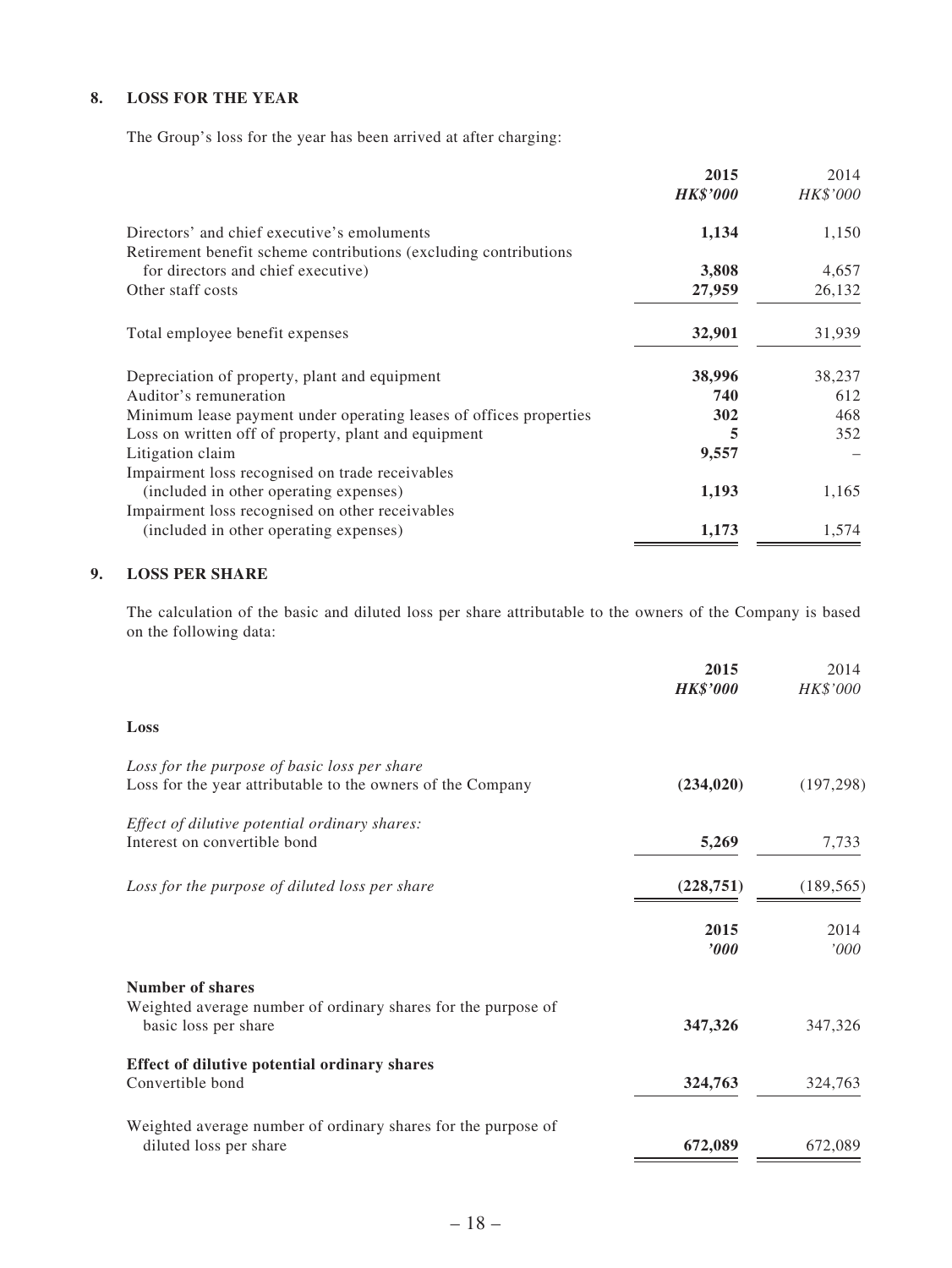|                                                       | 2015    | 2014    |
|-------------------------------------------------------|---------|---------|
| Basic and diluted loss per share <i>(in HK cents)</i> | (67.38) | (56.80) |

For the year ended 31 March 2015 and 2014, because the diluted loss per share amount decreased when taking into account the convertible bond, the convertible bond had an anti-dilutive effect on the basic loss per share for the year and were ignored in the calculation of diluted loss per share. Therefore, diluted loss per share amounts are based on the loss for the year attributable to owners of the Company of approximately HK\$234,020,000 (2014: HK\$197,298,000), and the weighted average number of ordinary shares of approximately 347,326,000 (2014: 347,326,000) in issue during the year.

### **10. INVENTORIES**

|                                    | 2015<br><b>HK\$'000</b> | 2014<br>HK\$'000 |
|------------------------------------|-------------------------|------------------|
| Raw materials                      | 688                     | 530              |
| Low-valued consumables             | 1,335                   | 1,207            |
| Consumables                        | 402                     | 482              |
|                                    | 2,425                   | 2,219            |
| <b>TRADE RECEIVABLES</b><br>11.    |                         |                  |
|                                    | 2015                    | 2014             |
|                                    | <b>HK\$'000</b>         | HK\$'000         |
| Trade receivables                  | 21,041                  | 20,184           |
| Less: allowance for doubtful debts | (15, 648)               | (14, 948)        |
|                                    | 5,393                   | 5,236            |

Settlement of trade receivables is in accordance with the terms specified in the contracts governing the relevant transactions. The Group allows credit period ranging from cash on delivery of services to 60 days. A longer credit period is granted to a few customers with long business relationship with the Group and with strong financial positions. The Group does not hold any collateral over these balances.

(a) The following is an aged analysis of trade receivables net of allowance for doubtful debts based on the invoice dates at the end of the reporting period which approximated the respective revenue recognition dates:

|                 | 2015<br><b>HK\$'000</b> | 2014<br>HK\$'000 |
|-----------------|-------------------------|------------------|
| Within 30 days  | 3,951                   | 2,793            |
| 31 days-60 days | 746                     | 1,323            |
| 61 days-90 days | <b>10</b>               | 68               |
| Over 90 days    | 686                     | 1,052            |
|                 | 5,393                   | 5,236            |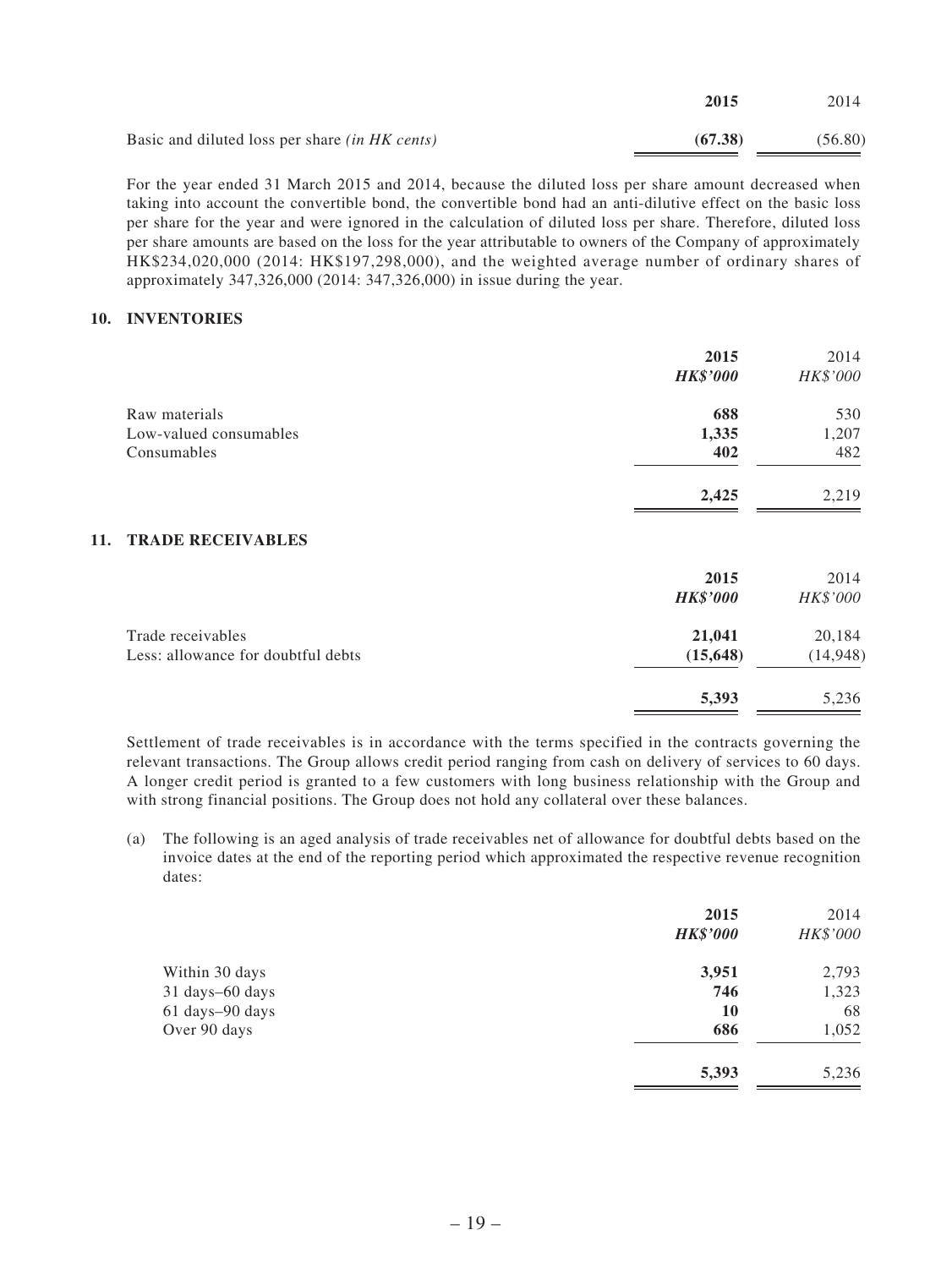(b) Movements in the allowance for doubtful debts during the year are as follows:

|                                                       | 2015            | 2014     |
|-------------------------------------------------------|-----------------|----------|
|                                                       | <b>HK\$'000</b> | HK\$'000 |
| At 1 April                                            | 14,948          | 15,136   |
| Impairment loss recognised on receivables             | 1,193           | 1,165    |
| Reversal of impairment loss recognised on receivables | (680)           | (1, 337) |
| Exchange realignment                                  | 187             | (16)     |
| At 31 March                                           | 15,648          | 14.948   |
|                                                       |                 |          |

Included in the allowance for doubtful debts are individually impaired trade receivables with an aggregate balance of approximately HK\$15,648,000 (2014: HK\$14,948,000) which were in severe financial difficulties. Impairment loss of approximately HK\$1,193,000 (2014: HK\$1,165,000) has been recognised during the year ended 31 March 2015 accordingly.

(c) As at 31 March 2015, approximately HK\$695,000 (2014: HK\$1,120,000) of the Group's trade receivables were past due as at the reporting date but not impaired. The ageing analysis of these past due but not impaired receivables based on credit terms is as follows:

|                            | 2015<br><b>HK\$'000</b> | 2014<br>HK\$'000 |
|----------------------------|-------------------------|------------------|
| Less than 30 days past due | $\mathbf{2}$            | 17               |
| 31 to 90 days past due     | 117                     | 136              |
| Over 90 days past due      | 576                     | 967              |
|                            | 695                     | 1,120            |

Trade receivables that were neither past due nor impaired related to a large number of diversified customers for whom there was no recent history of default. Trade receivables that were past due but not impaired were related to a number of individual customers that have a good track record with the Group. Based on past experience, management believes that no impairment allowance is necessary in respect of these balances that are still considered fully recoverable.

### **12. TRADE PAYABLES**

Ageing analysis of the Group's trade payables at the end of the reporting period presented based on the invoice dates is as follows:

| 2015<br><b>HK\$'000</b> | 2014<br>HK\$'000 |
|-------------------------|------------------|
| 2,207                   | 2,497            |
| 3,464                   | 2,308            |
| 9,045                   | 8,767            |
| 14,716                  | 13,572           |
|                         |                  |

The credit period on purchases of goods ranges from cash on delivery to 90 days. The Group has financial risk management policies in place to ensure that all payables are settled within the credit time frame.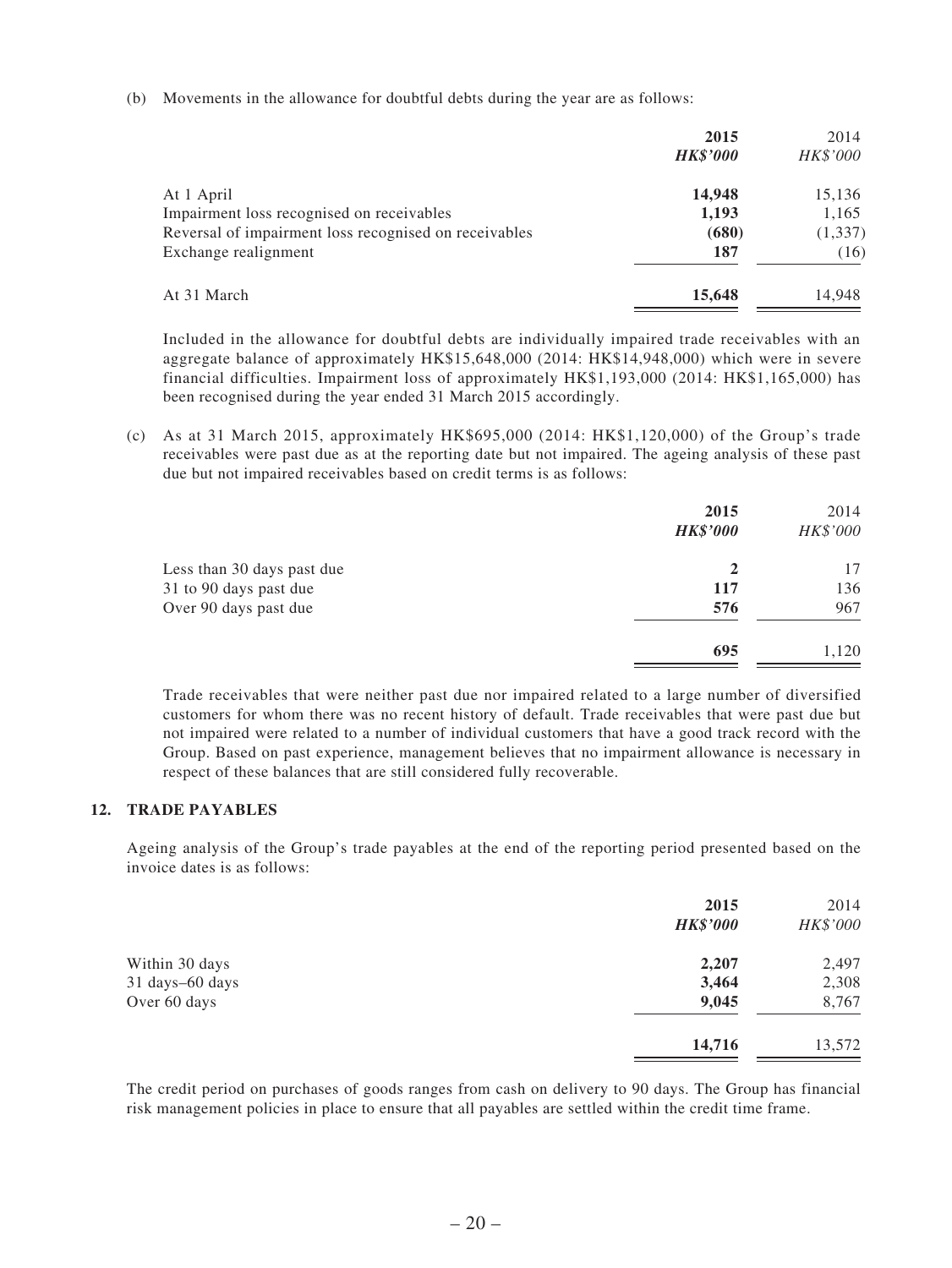### **13. CONVERTIBLE BOND**

On 28 March 2008, the Company issued a five-year, 1% convertible bond with nominal value of HK\$120,000,000 (the "Bond") to Tanisca Investments Limited ("Tanisca"). Interest is payable half year in arrears. The Bond is convertible at any time from the first anniversary of the issue date to the maturity date of 28 March 2013, at the holder's option, into 200,000,000 ordinary shares of the Company at an initial conversion price of HK\$0.6 per share, subject to adjustments in certain events. The Bond may be redeemed at the option of the Company in whole or in part, upon written confirmation obtained from the bondholder in accordance with the terms of the Bond, or by the bondholder under certain circumstances. Unless previously redeemed, purchased and cancelled or converted, all the outstanding Bond will be converted into ordinary shares of the Company on the maturity date.

On 12 June 2008, the Company, by a rights issue, allotted and issued 208,395,600 ordinary shares of HK\$0.01 each at the price HK\$0.5 per share. As a result, the conversion price of the Bond was adjusted from HK\$0.6 per share to HK\$0.3695 per share, and the number of shares falling to be issued upon full conversion of the Bond was adjusted from 200,000,000 to 324,763,193 shares.

On 28 March 2013, the Group has entered into a deed of amendment ("Deed of Amendment") with Tanisca to extend the maturity date of the Bond of principal amount of HK\$120,000,000 from 28 March 2013 to 28 March 2015. The conversion price remained at HK\$0.3695 per share and if any of the Bond has not been converted subsequently, it shall be redeemed on the extended maturity date on 28 March 2015 ("modification"). On 20 May 2013, the shareholders have duly passed the Deed of Amendment in special general meeting.

On 3 June 2014, the Group has entered into a deed of amendment (the "2nd Amendment") with the holder of the Bond to extend the maturity date of the Bond of principal amount of HK\$120,000,000 from 28 March 2015 to 30 April 2018. The conversion price remained at HK\$0.3695 per share and if any of the Bond has not been converted subsequently, it shall be redeemed on the extended maturity date on 30 April 2018 ("modification"). On 29 June 2014, the shareholders have duly passed the Deed of Amendment in special general meeting.

The fair value of the liability component of the Bond was estimated at the issuance date by the directors of the Company with reference to the valuation performed by independent professional valuers. The fair value of the debt portion of the convertible bond is determined by discounted cash flow using the inputs including estimated cash flows over the remaining terms of the convertible bond and discount rate that reflect the credit risk of the Company. The discount rate of the Bond was 5.53% (2014: 6.84%) per annum. The residual amount was assigned as the equity component of the Bond and is included in shareholders' equity.

The modification resulted in the extinguishment of the financial liability of the Bond and the recognition of its new financial liability and equity components. The fair value of the new liability immediately following the modification was approximately HK\$102,024,000. The financial liability was determined using a discount rate of 5.53% (2014: 6.84%).

The Bond has been split as to the liability and equity components, as follows:

|                                                      | Liability<br>component<br>HK\$'000 | <b>Equity</b><br>component<br>HK\$'000 | <b>Total</b><br>HK\$'000 |
|------------------------------------------------------|------------------------------------|----------------------------------------|--------------------------|
| At 1 April 2013                                      | 106,458                            | 52,225                                 | 158,683                  |
| Interest expenses                                    | 7.733                              |                                        | 7,733                    |
| Interest paid                                        | (1,200)                            |                                        | (1,200)                  |
| At 31 March 2014 and 1 April 2014                    | 112,991                            | 52,225                                 | 165,216                  |
| Interest expenses                                    | 5.269                              |                                        | 5,269                    |
| Derecognition of original liability/equity component | (114,002)                          | (52, 225)                              | (166, 227)               |
| Recognition of new liability/equity component        |                                    |                                        |                          |
| upon modification                                    | 102,024                            | 133,092                                | 235,116                  |
| Interest paid                                        | (1,200)                            |                                        | (1,200)                  |
| At 31 March 2015                                     | 105,082                            | 133,092                                | 238,174                  |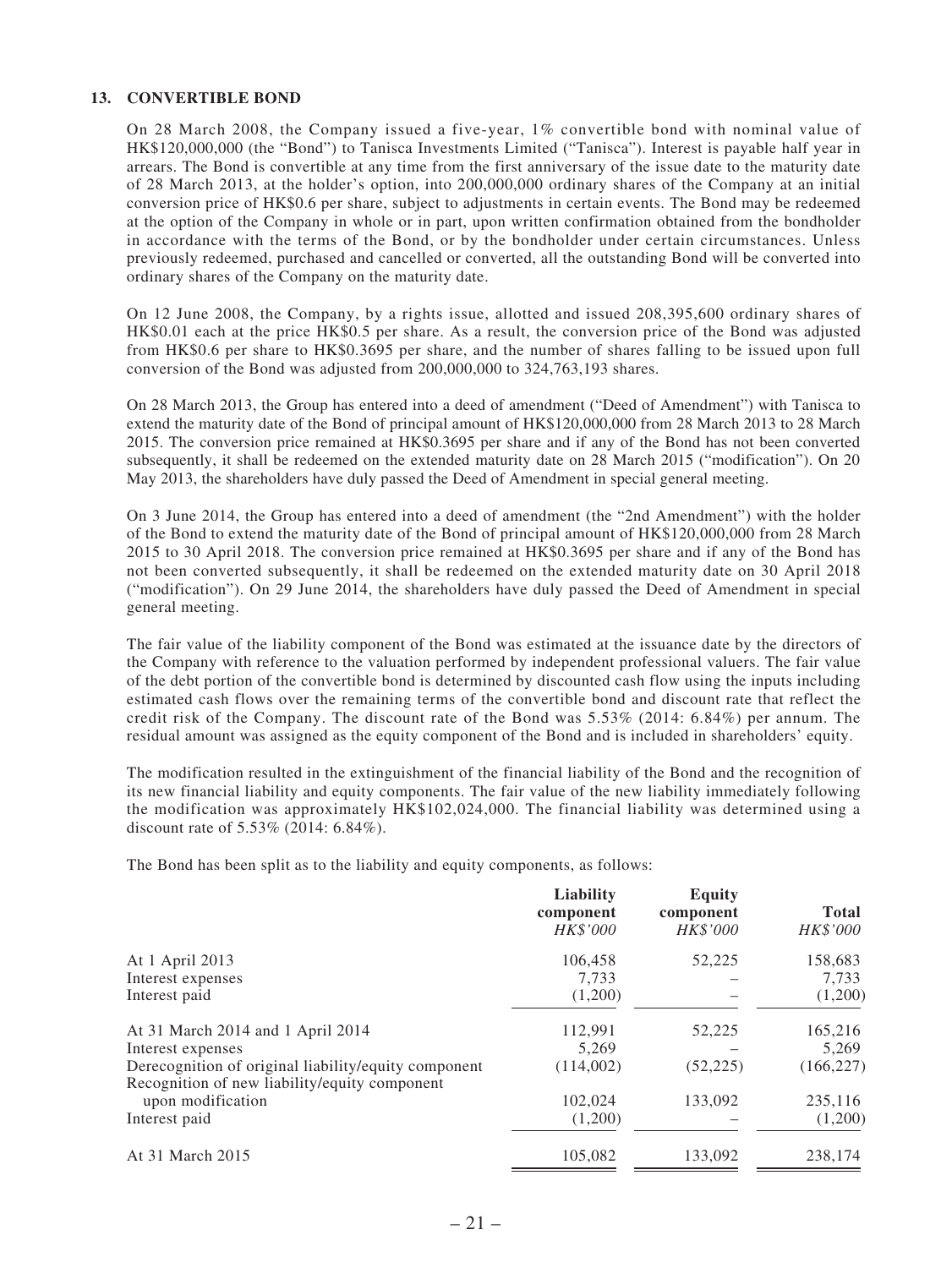*Note:*

The fair value of the convertible bond was valued by using the Binomial Tree Model. The fair value of the debt portion of the convertible bond is determined by discounted cash flow using the inputs including estimated cash flows over the remaining terms of the convertible bond and discount rate that reflect the credit risk of the Company. The residual amount, representing the value of the equity conversion component, is included in the equity component of convertible bond under equity attributable to the owners of the Company.

The liability component of the convertible bond is classified under non-current liabilities.

### **14. SHARE CAPITAL**

|                                                                                                                   | Number of<br>shares<br>'000' | <b>Share</b><br>capital<br><b>HK\$'000</b> |
|-------------------------------------------------------------------------------------------------------------------|------------------------------|--------------------------------------------|
| Ordinary shares of HK\$0.01 each<br>Authorised:<br>At 1 April 2013, 31 March 2014, 1 April 2014 and 31 March 2015 | 8,000,000                    | 80,000                                     |
| Issued and fully paid:<br>At 1 April 2013, 31 March 2014, 1 April 2014 and 31 March 2015                          | 347,326                      | 3,473                                      |

### **15. LITIGATION**

In prior year ended 31 March 2013, an ex-shareholder of a subsidiary of the Group (the "Ex-Shareholder") brought legal action against a subsidiary of the Group (the "Subsidiary"). The total claim amount and the estimated legal costs are approximately RMB124,810,000 (equivalents to approximately HK\$155,888,000). Details were set out in the announcements of the Company dated 24 June 2013 and 26 June 2013.

On 24 June 2014, the judgment of the legal proceeding was delivered and the Subsidiary was ordered to settle compensation of approximately RMB110,000,000 (equivalent to approximately HK\$137,280,000) to the Ex-shareholder. In opinion of the directors of the Company, provision of RMB133,392,000 (equivalent to approximately HK\$166,606,000) was recognised on the consolidated statement of financial position and results of operations of the Group for the year ended 31 March 2014. Subsequent to the receipt of the judgment, the Subsidiary filed an appeal to the Higher People's Court of Guangxi Zhuang Autonomous Region and the second instance of the case was held on 4 November 2014. Detail of the judgment and appeal were set out in the announcement of the Company dated 24 June 2014.

On 18 December 2014, the final judgment of the legal proceeding was delivered and the Subsidiary was ordered to settle compensation of approximately RMB139,314,000 (equivalent to approximately HK\$176,163,000). The Subsidiary has paid the litigation settlement in full and the above case was closed during the year. Detailed of the judgment and appeal were set out in the announcement of the Company dated 18 December 2014.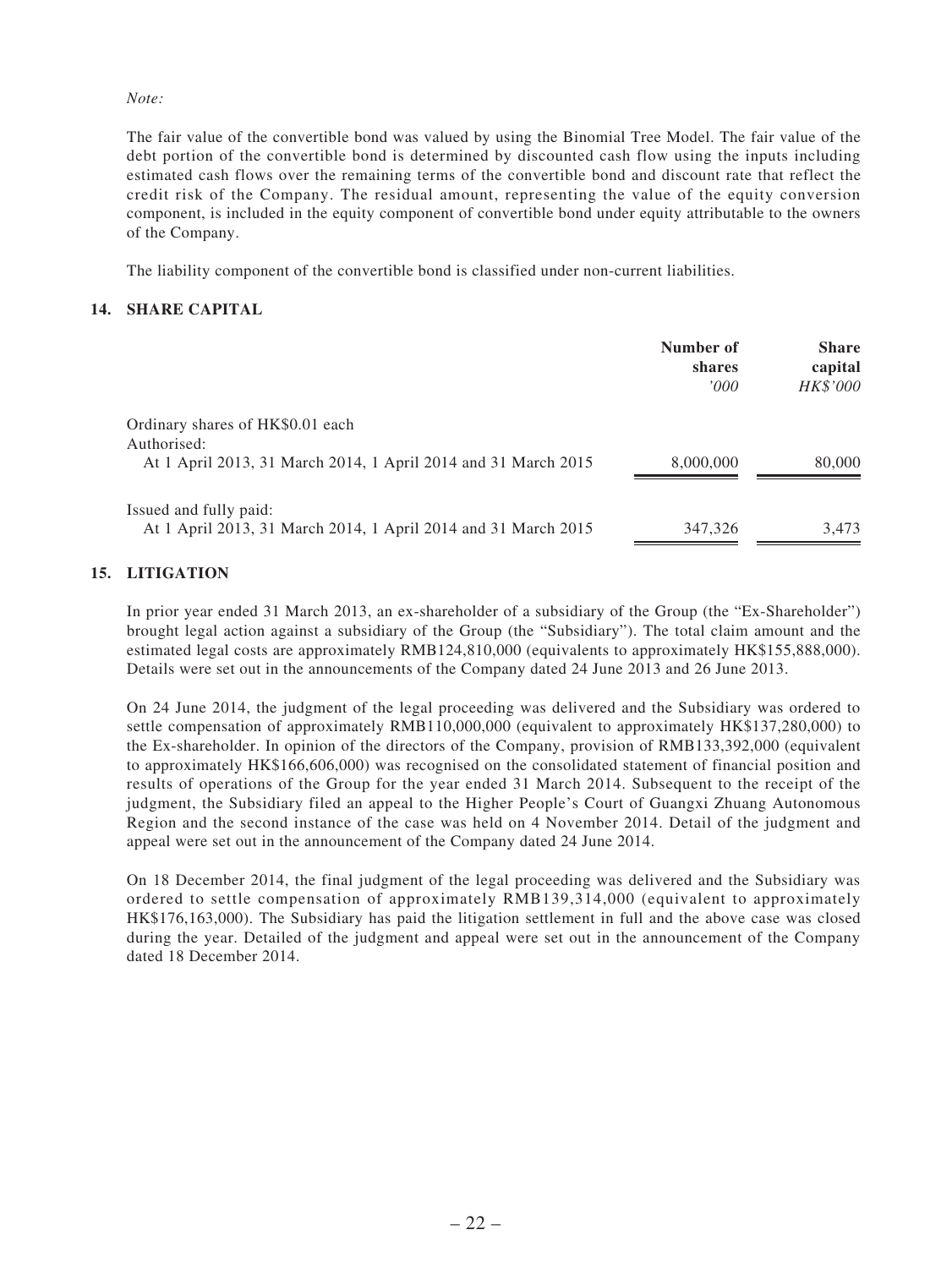# **MANAGEMENT DISCUSSION AND ANALYSIS**

### **Business Review**

For the year ended 31 March 2015, the revenue of the Group's continuing operation, being the operation of the Guangxi Wharton International Hotel Limited\* (廣西沃頓國際大酒店有限公 司) (the "Nanning Hotel") located in Guangxi Province, the PRC, increased by 18.4% to HK\$143.7 million (2014: HK\$121.4 million). Tackling the intensified market competition, the increase in revenue was mainly attributable to the improved occupancy rate in the hotel operation of the Nanning Hotel while the average room rate is decreased. The cost of sales has increased by 8% to HK\$115.8 million (2014: HK\$106.9 million). The Group's gross profit increased to HK\$27.9 million for the current year (2014: HK\$14.4 million).

Due to the unrealized loss of convertible bonds at fair value through profit or loss and the significant assets impairment loss occurred, the Group recorded a loss before tax from continuing operation of HK\$234.9 million for the year ended 31 March 2015 as compared to the results of HK\$197.8 million loss for the prior year. During the year, the Nanning Hotel reported an average room rate of HK\$678 (2014: HK\$757) and an average occupancy rate of 55.76% (2014: 39.4%).

### **Business Prospects**

According to the "12th Five-Year Plan for National Economic and Social Development\*" (國 民經濟和社會發展第十二個五年規劃綱要), it is the intention and policy of the government to further develop the tourism industry in the western China including Guangxi province.

Due to the slowdown of the overall national economic growth and the further implementation of the anti-corruption campaign, a much smaller revenue increase or even decrease in the hotel industry was observed in 2014 and is anticipated to continue in the following two or three years. From the national perspective, revenues of the overall hotel and catering segments decreased by 1% and 4% respectively as reported in some public domains. From the regional perspective, information from the local statistics bureau indicates that for the year of 2014, revenue of the overall hotel segment in Guangxi Province decreased by 2.4% and revenue of the overall hotel segment in Nanning city decreased by 2.96%.

The Board believes that although the hotel business faces challenges, the management team will put much more efforts to alleviate the negative impacts as stated above. For example, wholesale contracts have been signed with local clients to ensure the occupancy of the hotels and measures to control labor and other costs have been taken to offset the overall cost rising in China.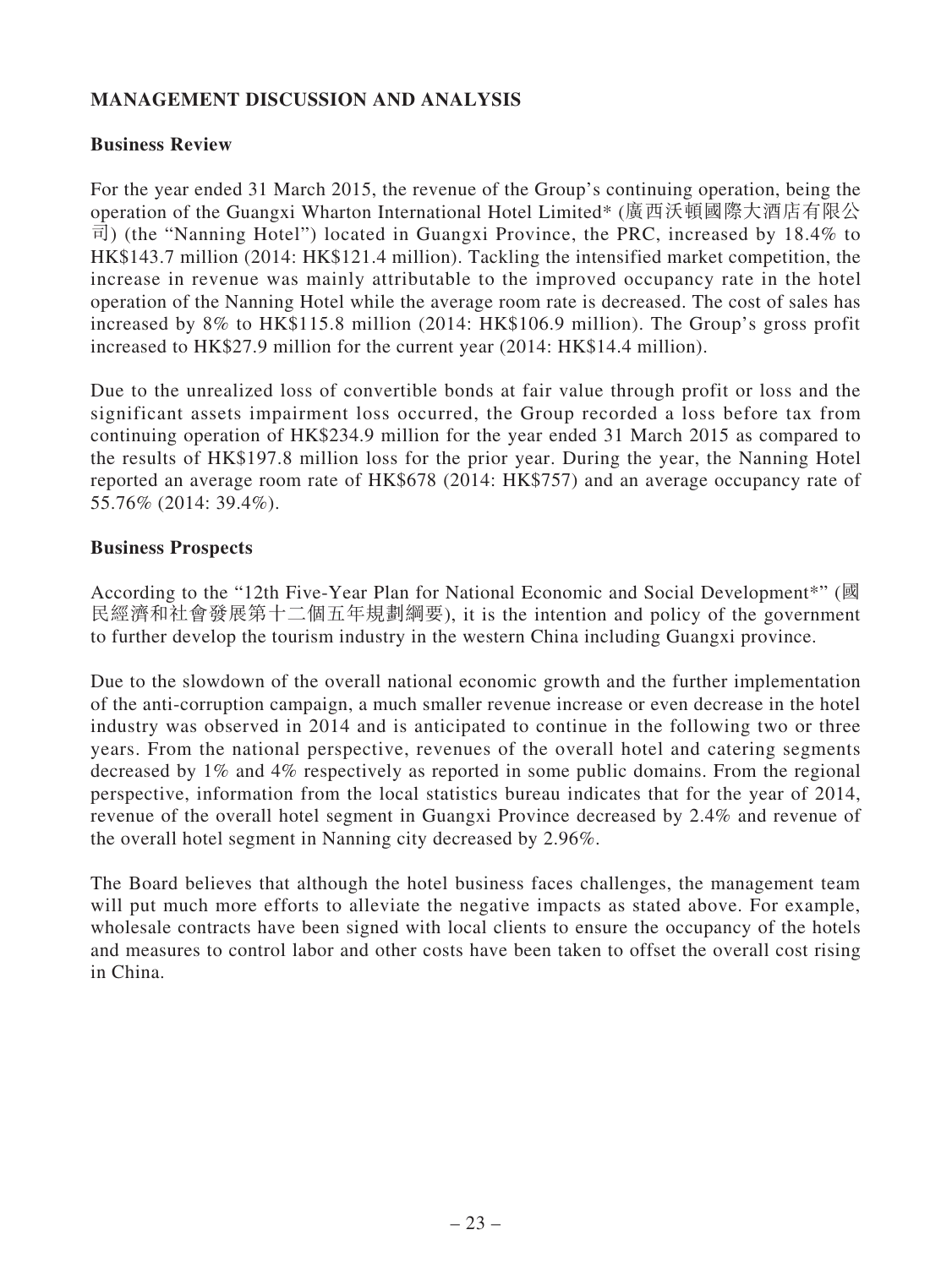# **Financial Review**

### *Liquidity and financial resources*

The Group's cash and bank balances are mostly in Hong Kong dollars and Renminbi. As at 31 March 2015, the Group had unpledged cash and bank deposit balances of approximately HK\$15.2 million (2014: HK\$42.8 million). As at 31 March 2015, the Group had outstanding interest-bearing bank borrowings of HK\$197.9 million (2014: HK\$234.8 million). The gearing ratio of the Group which represented the total interest-bearing bank borrowings to the total assets was 43.6% (2014: 36.5%).

### *Treasury and funding policy*

The assets and liabilities of the Group are mainly denominated in Hong Kong dollars and Renminbi. The Group's bank borrowing is on a floating rate at the prime lending rate of the People's Bank of China. Taking into account of the expected cash flows of the Group's operations and cash and investment in marketable securities currently in hand, the Group expects that it will have sufficient working capital for its financial liabilities as they fall due. As the main operation of the Group is in the PRC, the Group has minimal exposure to foreign exchange fluctuation in Renminbi.

### *Pledge of assets*

As at 31 March 2015, the hotel properties held with an aggregate carrying amount of approximately HK\$272.6 million (2014: HK\$283.0 million) were pledged to a bank to secure banking facilities granted to the Group.

### *Employees and remuneration policy*

The Group employed approximately 496 employees as at 31 March 2015 (2014: 540). Remuneration is determined by reference to market terms and the qualifications and experience of the staff concerned. Salaries are reviewed annually depending on individual merits. The Group also provides other benefits including retirement benefit scheme, medical insurance and educational subsidies to all eligible staff.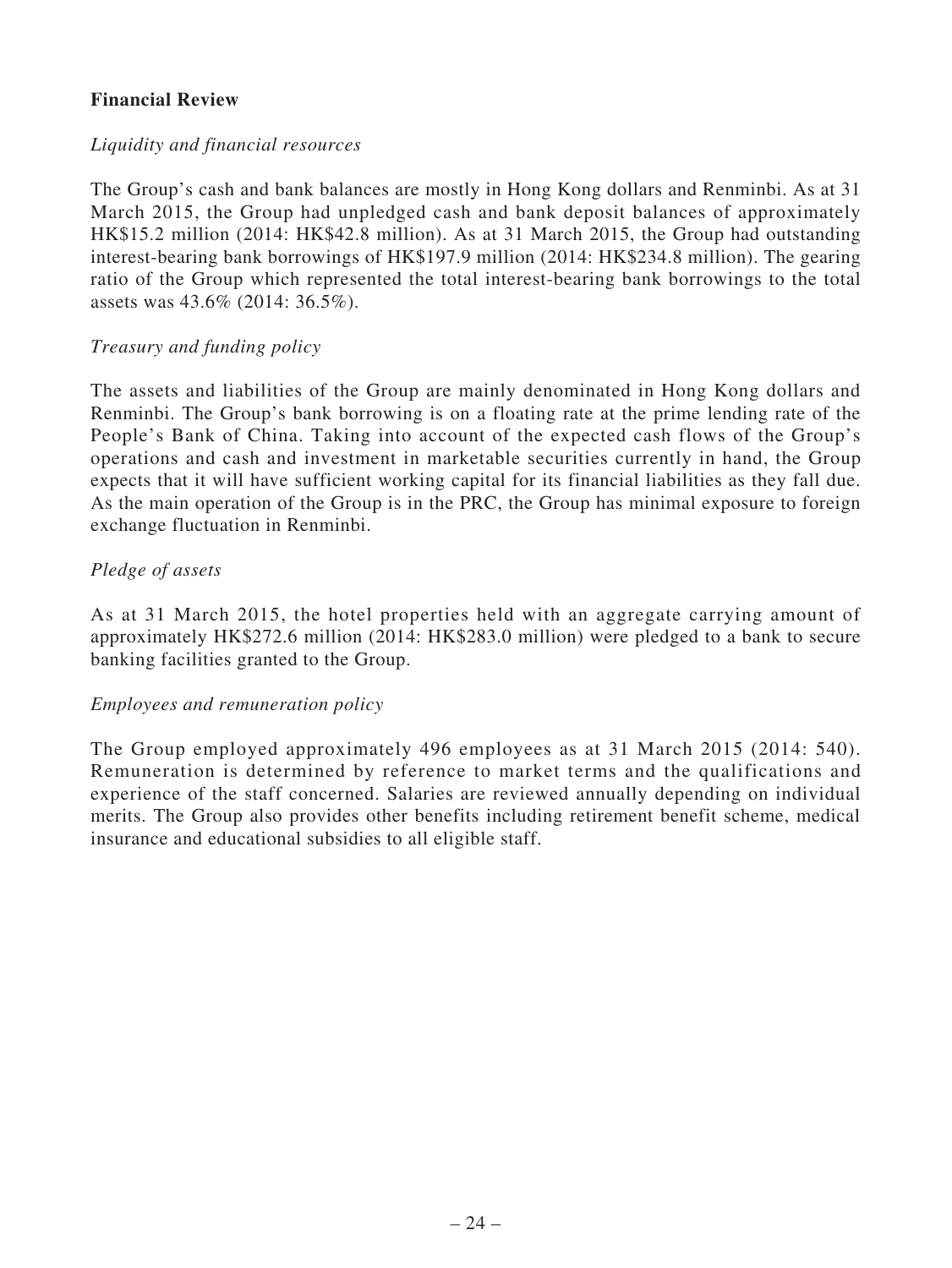# **EXTRACT FROM THE INDEPENDENT AUDITORS' REPORT**

# **Basis of Disclaimer of Opinion**

### *Material uncertainty relating to the going concern basis*

The Group had net current liabilities of approximately HK\$147,110,000 and net liabilities of approximately HK\$105,027,000 as at 31 March 2015 and the Group incurred a loss for the year of approximately HK\$234,934,000 for the year ended 31 March 2015.

As explained in the basis of preparation set out in note 2 to the consolidated financial statements, the consolidated financial statements have been prepared by the directors of the Company on a going concern basis, the validity of which depends upon the successful implementation and outcome of the measures to be undertaken by the Group as described in note 2 to the consolidated financial statements. However, we are unable to obtain sufficient appropriate audit evidence regarding the continuing provision of financing by the Group's principal banker to the Group, successful implementation and outcome of the measures and therefore on the appropriateness of the use of the going concern assumption adopted for the preparation of the consolidated financial statements. In view of the extent of the material uncertainties relating to the successful implementation and outcome of the measures to be undertaken by the Group as mentioned above which might cast a significant doubt on the Group's ability to continue as a going concern, we have disclaimed our audit opinion on the consolidated financial statements.

Should the Group be not able to continue its business as a going concern, adjustments would be necessary to reclassify all non-current assets and liabilities as current assets and liabilities, write down the value of assets to their recoverable amounts and to provide for further liabilities which may arise. The consolidated financial statements have not incorporated any of these adjustments.

# **Disclaimer of Opinion**

Because of the significance of the matters described in the "Basis for Disclaimer of Opinion" paragraph, we have not been able to obtain sufficient appropriate audit evidence to provide a basis for an audit opinion. Accordingly, we do not express an opinion on the consolidated financial statements. In all other respects, in our opinion the consolidated financial statements have been properly prepared in accordance with the disclosure requirements of the Hong Kong Companies Ordinance.

# **FINAL DIVIDEND**

The directors do not recommend the payment of any dividend in respect of the year (2014: nil).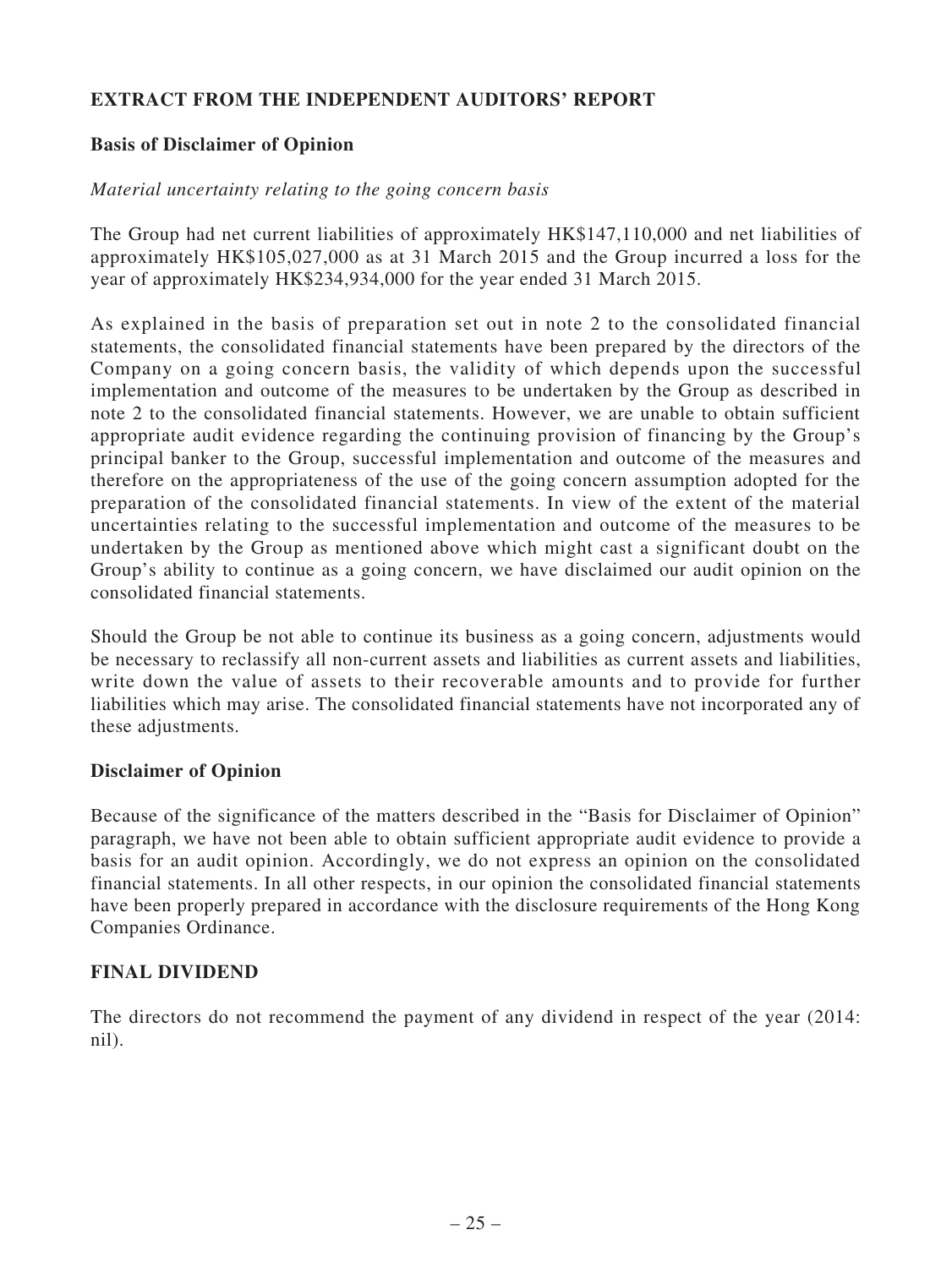# **PURCHASE, SALE OR REDEMPTION OF THE COMPANY'S LISTED SHARES**

Neither the Company nor any of its subsidiaries purchased, redeemed or sold any of the Company's listed shares during the year.

# **CORPORATE GOVERNANCE**

The Company is committed to achieving high standards of corporate governance that properly protect and promote the interests of its shareholders. The monitoring and assessment of certain governance matters are allocated to three committees: the Audit Committee, the Remuneration Committee and the Nomination Committee which operate under the defined terms of reference and are required to report to the Board on a regular basis.

# **CODE ON CORPORATE GOVERNANCE PRACTICES**

In the opinion of the Board, the Company had complied with the code provisions of the Code on Corporate Governance Practices (the "CG Code") contained in Appendix 14 of the Rules Governing the Listing of Securities on The Stock Exchange of Hong Kong Limited (the "Listing Rules") throughout the year ended 31 March 2015, except for code provisions A.1.1, A.4.1, A.4.2, B.1.3 and E.1.2, details of which are discussed in this announcement.

CG Code provision A.1.1 stipulates that the Board should meet regularly and board meeting should be held at least four times a year at approximately quarterly intervals. During the year, five board meetings were held to review and discuss the annual and interim results together with other corporate matters and transactions happened during the year. Although the board meetings held during the year were not convened on a quarterly basis, the directors considered that sufficient meetings had been held to cover all aspects of the Company's business.

CG Code provision A.4.1 stipulates that non-executive directors should be appointed for a specific term and subject to re-election. All the existing non-executive directors of the Company do not have a specific term of appointment but are subject to retirement by rotation and re-election at the Company's annual general meeting in accordance with the Bye-laws of the Company. As such, the Board considers that sufficient measures have been taken to ensure that the Company's corporate governance practices are no less exacting than those in the CG Code.

CG Code provision A.4.2 stipulates that every director, including those appointed for a specific term, should be subject to retirement by rotation at least once every three years. The Board will ensure the retirement of each director, other than those hold office as Executive Chairman or Managing Director, by rotation at least once every three years in order to comply with the CG Code. The Board presently considers that the continuity of office of the Executive Chairman and the Managing Director provides the Group a strong and consistent leadership and is of great importance to the smooth operations of the Group.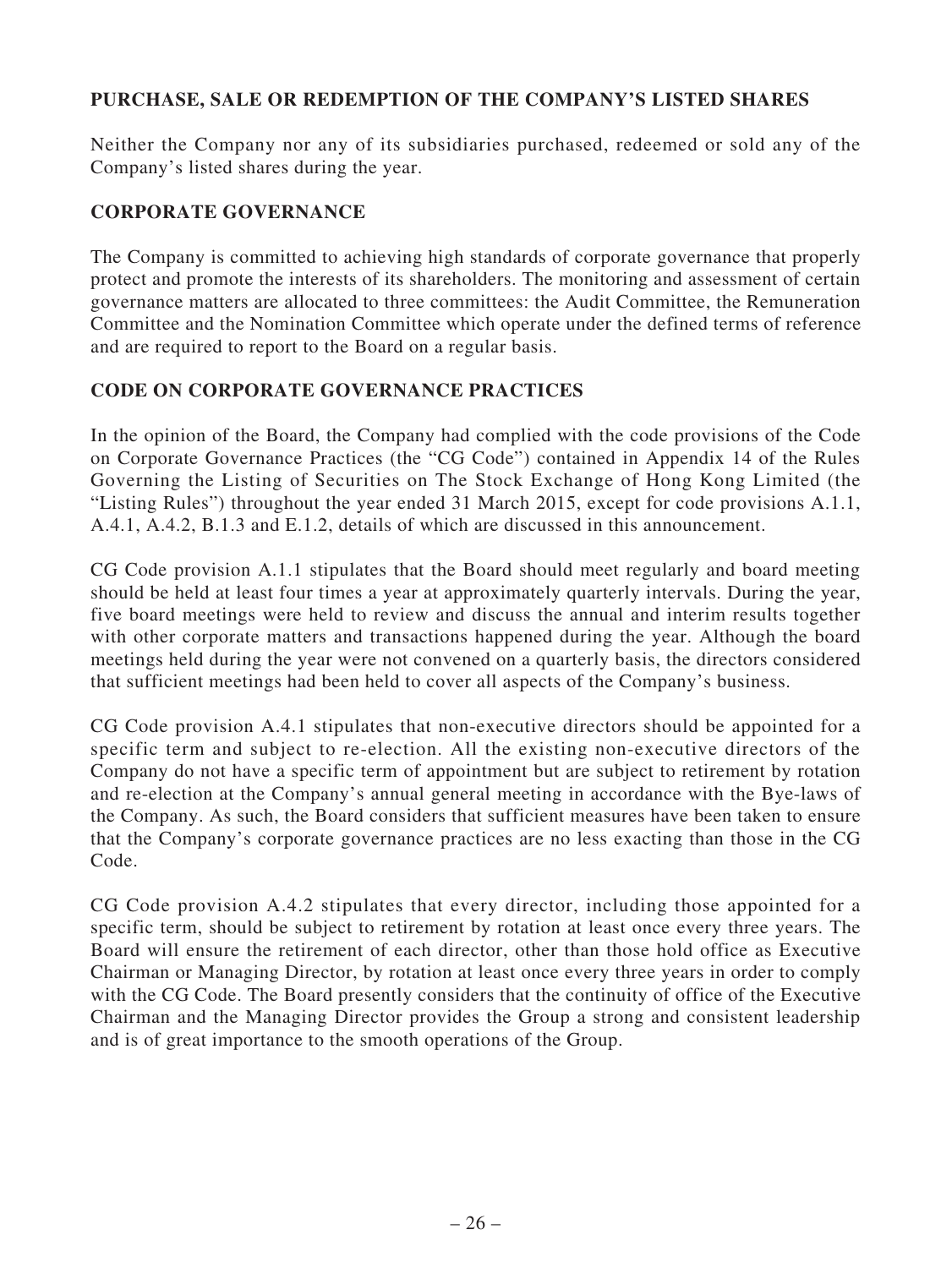CG Code provision B.1.3 stipulates that the terms of reference of the Remuneration Committee should include, as a minimum, those specific duties as set out in the CG Code provisions. The Company has adopted the terms of reference for the Remuneration Committee on 21 December 2005, which were subsequently amended. Pursuant to the terms of reference for the Remuneration Committee, it is stipulated that the Remuneration Committee has the duty to "review" as opposed to "determine" the specific remuneration packages of executive directors and senior management.

The remuneration of the executive directors and senior management of the Company is reviewed by the Remuneration Committee and recommended to the Board and the chairman of the Board respectively for determination, taking into account of market pay and individual performance. In the opinion of the directors, the current practice serves the same purpose as laid down by the CG Code.

The code provision E.1.2 of the CG Code stipulates that the chairman of the Board should attend the annual general meeting (the "AGM") of the Company. The chairman did not attend the 2014 AGM due to other business engagement. Another director of the Company had chaired the 2014 AGM and answered questions from the shareholders.

The AGM also provides a useful and convenient forum for shareholders to exchange views with the Board, and with each other. At the 2014 AGM, the chairperson of the AGM and chairman/member/duly appointed delegate of the Audit Committee, the Remuneration Committee and the Nomination Committee were available to answer the questions raised by shareholders.

# **Directors' Securities Transactions**

The Company has adopted the Model Code for Securities Transactions by Directors of Listed Issuers (the "Model Code") as set out in Appendix 10 to the Listing Rules. All directors have confirmed that they have complied with the required standard set out in the Model Code throughout the year ended 31 March 2015.

# **Audit Committee**

During the year ended 31 March 2015, the audit committee of the Company (the "Audit Committee") comprises three directors, all of which are independent non-executive directors, namely Mr. Palaschuk Derek Myles (Chairman), Professor Ye Jianping and Mr. Wu Jiahong (resigned on 16 May 2015). The terms of reference for the Audit Committee have been adopted in line with the CG Code. Regular meetings have been held by the Audit Committee since establishment and it meets at least twice each year to review and supervises the Group's financial reporting process and internal control.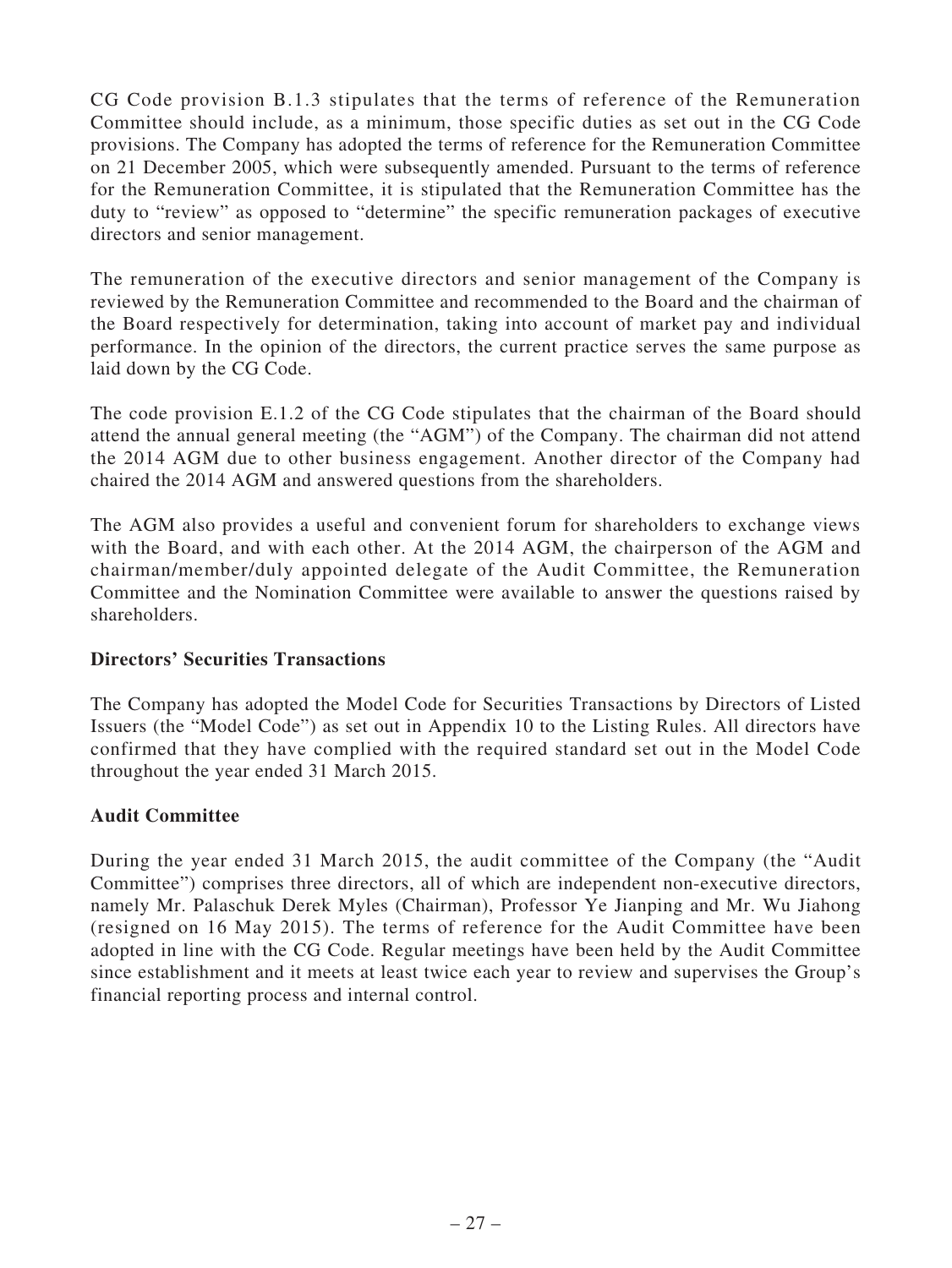During the year ended 31 March 2015, the Audit Committee reviewed the accounting principles and policies adopted by the Company and discussed with management the financial reporting matters, internal controls, the unaudited interim results for the six months ended 30 September 2014 and the annual results for the year ended 31 March 2014. As set out in the announcement of the Company dated 19 May 2015, Mr. Wu Jiahong ("Mr. Wu") resigned as a director of the Company with effect from 16 May 2015. The Board will identify and appoint an independent non-executive director within three months to fill the board positions (including the Audit Committee and Remuneration Committee memberships) left by Mr. Wu according to the requirements under the Listing Rules regarding the number of independent non-executive director, the composition of the Company's Audit Committee and Remuneration Committee.

The annual financial statement and annual result announcement of the Company and of the Group for the year ended 31 March 2015 had been reviewed by the Audit Committee with members of Mr. Palaschuk Derek Myles and Professor Ye Jianping.

# **EVENT AFTER THE REPORTING PERIOD**

The Board refers to the Company's announcement dated 8 June 2015, which stated that:

- (a) Mr. Mo Tianquan (a non-executive director of the Company and the major shareholder of the Company) (the "Major Shareholder") and the Company are in current discussions with an independent third party (the "Potential Investor") in respect of a possible acquisition of ordinary shares in the Company and part of the convertible bonds issued by the Company held by companies wholly-owned by the Major Shareholder by the Potential Investor (the "Possible Transfer") which, if proceeds, may lead to a change in control of the Company and the making of a mandatory general offer under the Takeovers Code for all the issued shares and the outstanding securities of the Company (other than those already owned by or agreed to be acquired by the Potential Investor and parties acting in concert with them) (the "Possible Takeover Offer");
- (b) the Company and the Potential Investor are in current discussions in respect of a possible subscription of new ordinary and preferred shares in the Company by the Potential Investor and other independent third parties (the "Possible Subscription");
- (c) the Potential Investor has referred an opportunity to the Company in respect of a possible acquisition of a new business by the Company from independent third parties who are not connected persons of the Company or are not associates of the Potential Investor (the "Possible Acquisition"); and the Company and the Potential Investor (in the capacity as the future majority shareholder of the Company upon completion of the Possible Transfer) are in discussions and negotiations in respect of (i) the Possible Acquisition, and (ii) in connection with the Possible Acquisition, an affiliated company of one of the vendors under the Acquisition will subscribe for a new convertible note in the Company (the "Possible CN Subscription"); and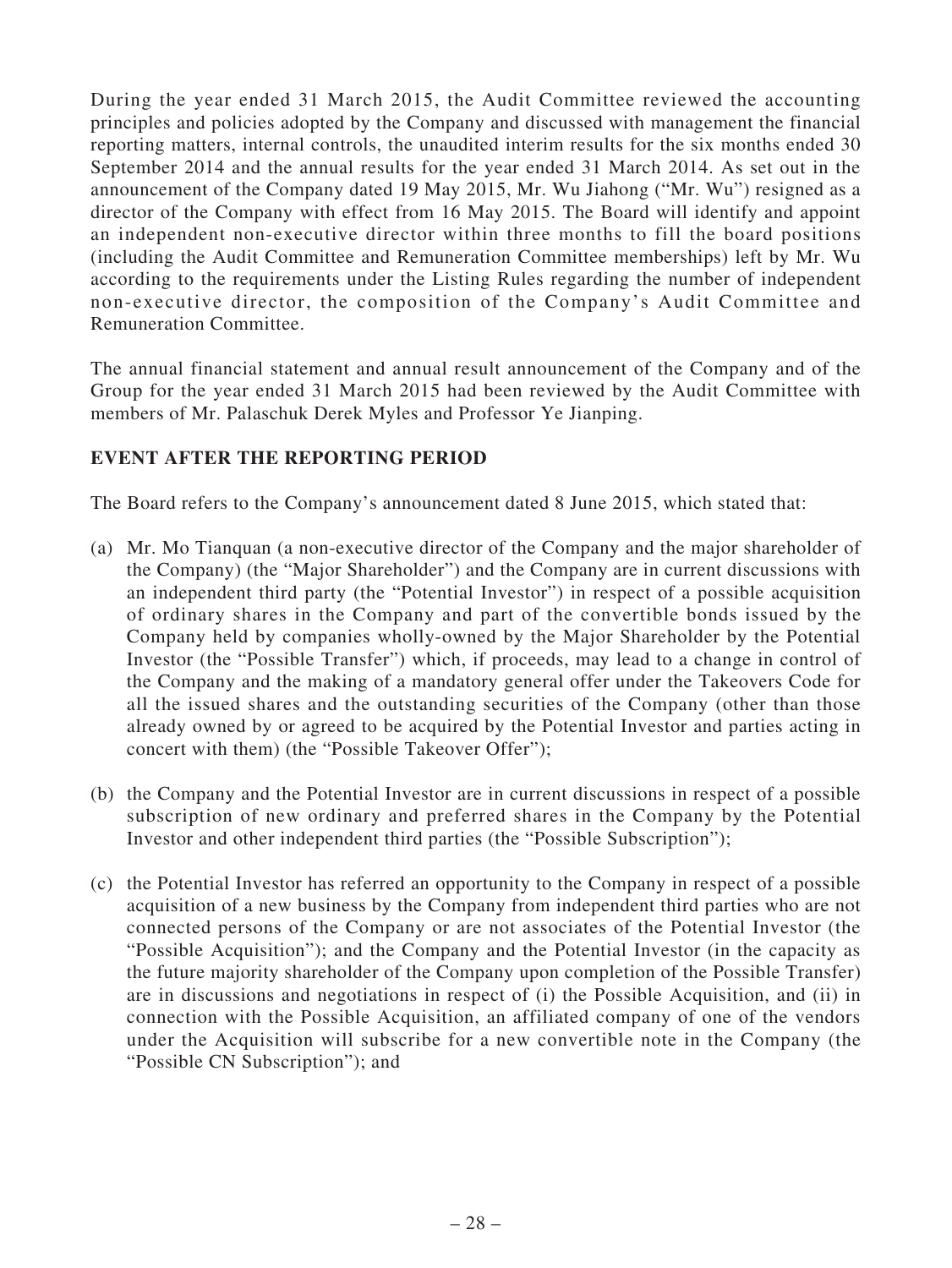(d) the Major Shareholder, the Company and the Potential Investor (in the capacity as the future majority shareholder of the Company upon completion of the Possible Transfer) are in current discussions and negotiations in respect of a possible disposal of the Company's business by the Company to a company wholly-owned by the Major Shareholder and the Potential Investor has also suggested certain proposals to the Company and the Major Shareholder regarding the payment of the consideration for the disposal (the "Possible Disposal Arrangements"), together with the Possible Transfer, the Possible Takeover Offer, the Possible Subscription, the Possible CN Subscription and the Possible Acquisition, the "Possible Transactions").

It is currently proposed that the Possible Transfer will be conditional on, among other things, approvals of the Possible Subscription, the Possible Acquisition, the Possible CN Subscription and the Possible Disposal Arrangements by the Company's shareholders, the Stock Exchange and the Securities and Futures Commission (to the extent necessary).

It is also proposed that the Possible CN Subscription will be conditional on, among other things, completion of the Possible Acquisition. The Possible Subscription, the Possible Acquisition and the Possible Disposal Arrangements are inter-conditional and shall be completed simultaneously. The Possible Acquisition and the Possible Disposal Arrangements if proceed may constitute notifiable transactions for the Company under the Listing Rules. The Possible Disposal Arrangements will also constitute connected transactions for the Company. Accordingly, the Possible Acquisition and the Possible Disposal Arrangements may be subject to approvals of the Company's shareholders and the Stock Exchange (to the extent necessary). The Possible Subscription and the Possible CN Subscription involve a possible issue of new shares under specific mandates and thus will also require approvals from the Company's shareholders and the Stock Exchange.

The Possible Disposal Arrangements may constitute special deals under Rule 25 of the Takeovers Code and will be conditional upon obtaining the consent of the Executive Director of the Corporate Finance Division of the Securities and Futures Commission of Hong Kong (or any of its delegate(s)) and approval from the independent shareholders of the Company.

As at the date of 20 June 2015, discussions are still in progress, and no agreement regarding any of the Possible Transactions has been entered into. The structure of the Possible Transactions currently under negotiations may change. The Possible Takeover Offer and/or the Possible Transactions may or may not proceed.